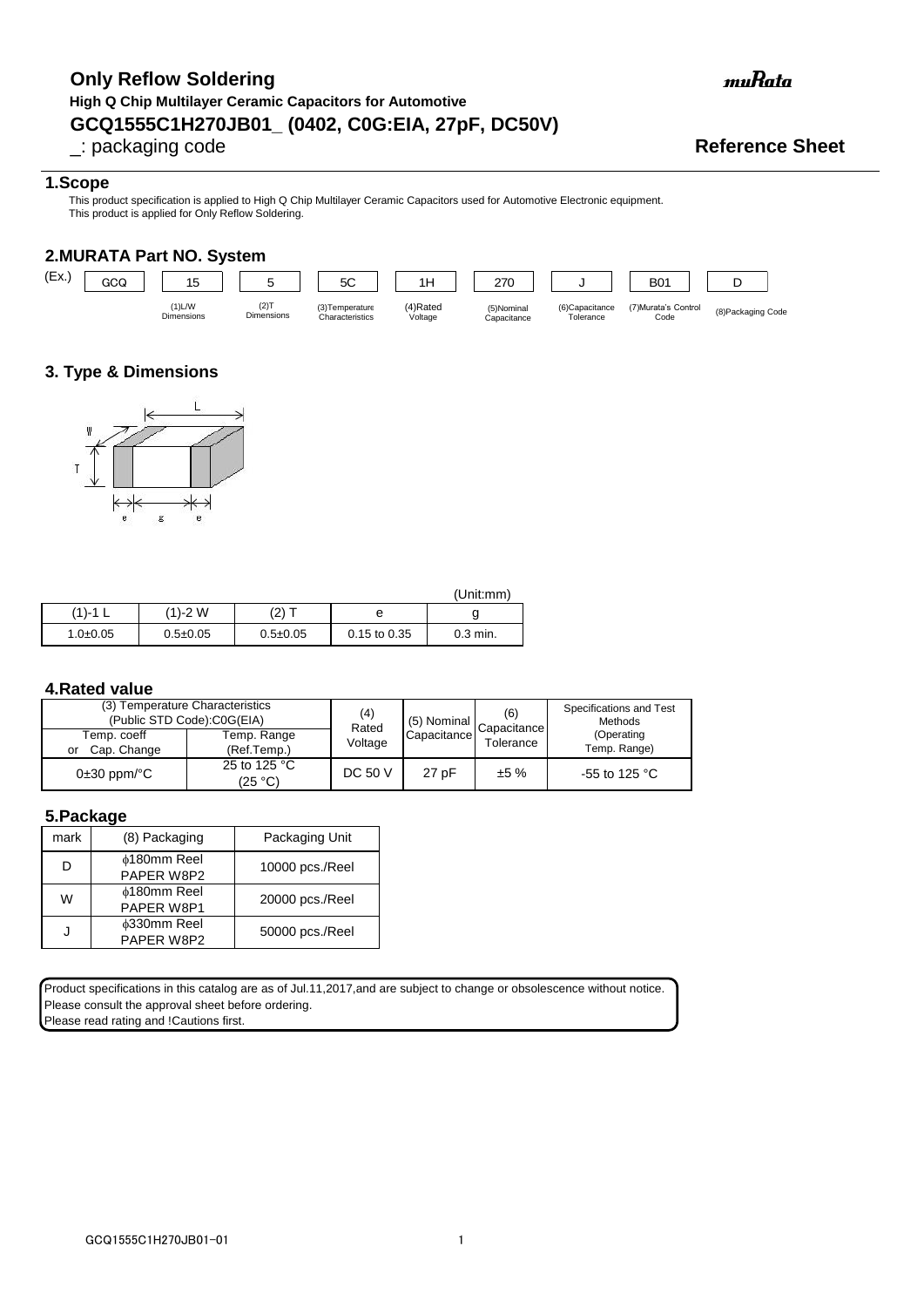|                | AEC-Q200 Test Item<br>No                                               |                        | Specification.                                                                                                                         | AEC-Q200 Test Method                                                                                                                                       |  |  |  |
|----------------|------------------------------------------------------------------------|------------------------|----------------------------------------------------------------------------------------------------------------------------------------|------------------------------------------------------------------------------------------------------------------------------------------------------------|--|--|--|
| 1              | Pre-and Post-Stress<br><b>Electrical Test</b>                          |                        |                                                                                                                                        |                                                                                                                                                            |  |  |  |
|                | 2<br><b>High Temperature</b><br>Exposure (Storage)                     |                        | The measured and observed characteristics should satisfy the<br>specifications in the following table.                                 | Solder the capacitor on the test board (glass epoxy board).<br>Set the capacitor for 1000+/-12h at 150+/-3°C.                                              |  |  |  |
|                | Appearance                                                             |                        | No marking defects                                                                                                                     | Set for 24+/-2h at room temperature, then measure.                                                                                                         |  |  |  |
|                |                                                                        | Capacitance<br>Change  | Within ±2.5% or ±0.25pF (Whichever is larger)                                                                                          |                                                                                                                                                            |  |  |  |
|                | Q                                                                      |                        | Within the specified initial value.                                                                                                    |                                                                                                                                                            |  |  |  |
|                |                                                                        | I.R.<br>$25^{\circ}$ C | More than 10,000M $\Omega$ or 500 $\Omega$ · F(Whichever is smaller)                                                                   |                                                                                                                                                            |  |  |  |
|                | <b>Temperature Cycling</b><br>3<br>Appearance<br>Capacitance<br>Change |                        | The measured and observed characteristics should satisfy the<br>specifications in the following table.                                 | Solder the capacitor on the test board (glass epoxy board).<br>Perform 1000 cycle test according to the four heat treatments listed                        |  |  |  |
|                |                                                                        |                        | No marking defects                                                                                                                     | in the following table.<br>Set for 24+/-2h at room temperature, then measure.                                                                              |  |  |  |
|                |                                                                        |                        | Within ±2.5% or ±0.25pF (Whichever is larger)                                                                                          | Time(min)<br>Temp. $(^{\circ}C)$<br>Step                                                                                                                   |  |  |  |
|                | Q                                                                      |                        | Within the specified initial value.                                                                                                    | $-55^{\circ}$ C+0/-3<br>15±3<br>$\mathbf{1}$<br>$\overline{2}$<br>Room<br>1<br>15±3<br>$125^{\circ}C + 3/ -0$<br>3                                         |  |  |  |
|                | I.R.<br>$25^{\circ}$ C                                                 |                        | More than 10,000M $\Omega$ or 500 $\Omega$ · F(Whichever is smaller)                                                                   | $\overline{4}$<br>Room<br>-1                                                                                                                               |  |  |  |
| $\overline{4}$ | <b>Destructive</b><br><b>Physical Analysis</b>                         |                        | No defects or abnormalities                                                                                                            | Per EIA-469.                                                                                                                                               |  |  |  |
| 5              | Moisture Resistance                                                    |                        | The measured and observed characteristics should satisfy the                                                                           | Solder the capacitor on the test board (glass epoxy board).                                                                                                |  |  |  |
|                | Appearance                                                             |                        | specifications in the following table.<br>No marking defects                                                                           | Apply the 24h heat (25 to 65 $\degree$ C) and humidity (80 to 98%)<br>treatment shown below, 10 consecutive times.                                         |  |  |  |
|                |                                                                        |                        |                                                                                                                                        | Set for 24+/-2h at room temperature, then measure.                                                                                                         |  |  |  |
|                |                                                                        | Capacitance<br>Change  | Within ±3.0% or ±0.30pF (Whichever is larger)                                                                                          | Humidity<br>Humidity<br>Temperature                                                                                                                        |  |  |  |
|                | Q                                                                      |                        | : $Q \ge 350$<br>30pFmin.<br>10pF and over, 30pF and below : Q≧275+5C/2<br>10pFmax.<br>: $Q \ge 200+10C$<br>C: Nominal Capacitance(pF) | $80 - 98%$<br>80~98% Humidity<br>Humidity<br>Humidity<br>$(^{\circ}C)$<br>$90 - 98%$<br>$90 - 98%$<br>$90 - 98%$<br>70<br>65<br>60<br>55<br>50<br>45<br>40 |  |  |  |
|                |                                                                        | I.R.<br>$25^{\circ}$ C | More than 10,000ΜΩ or 500Ω $\cdot$ F(Whichever is smaller)                                                                             | 35<br>30<br>25<br>+10<br>20<br>$-12$ $\degree$ C<br>15<br>10<br>$\mathbf{5}$<br>0<br>-5<br>$-10$<br>► Hours                                                |  |  |  |
| 6              | <b>Biased Humidity</b>                                                 |                        | The measured and observed characteristics should satisfy the<br>specifications in the following table.                                 | Solder the capacitor on the test substrate(glass epoxy board).<br>Apply the rated voltage and $1.3+0.2/-0$ vdc (add $6.8k$ resister)                       |  |  |  |
|                |                                                                        | Appearance             | No marking defects                                                                                                                     | at 85+/-3°C and 80%RH to 85%RH humidity for 1000+/-12h.<br>The charge/discharge current is less than 50mA.                                                 |  |  |  |
|                |                                                                        | Capacitance<br>Change  | Within ±3.0% or ±0.30pF (Whichever is larger)                                                                                          | Remove and set for 24+/-2h at room temperature, then measure.                                                                                              |  |  |  |
|                |                                                                        | Q                      | 30pF and over : Q≧200<br>30pF and below : Q≧100+10C/3<br>C: Nominal Capacitance(pF)                                                    |                                                                                                                                                            |  |  |  |
|                | I.R.<br>$25^{\circ}$ C                                                 |                        | More than 1,000MΩ or $50\Omega \cdot F$ (Whichever is smaller)                                                                         |                                                                                                                                                            |  |  |  |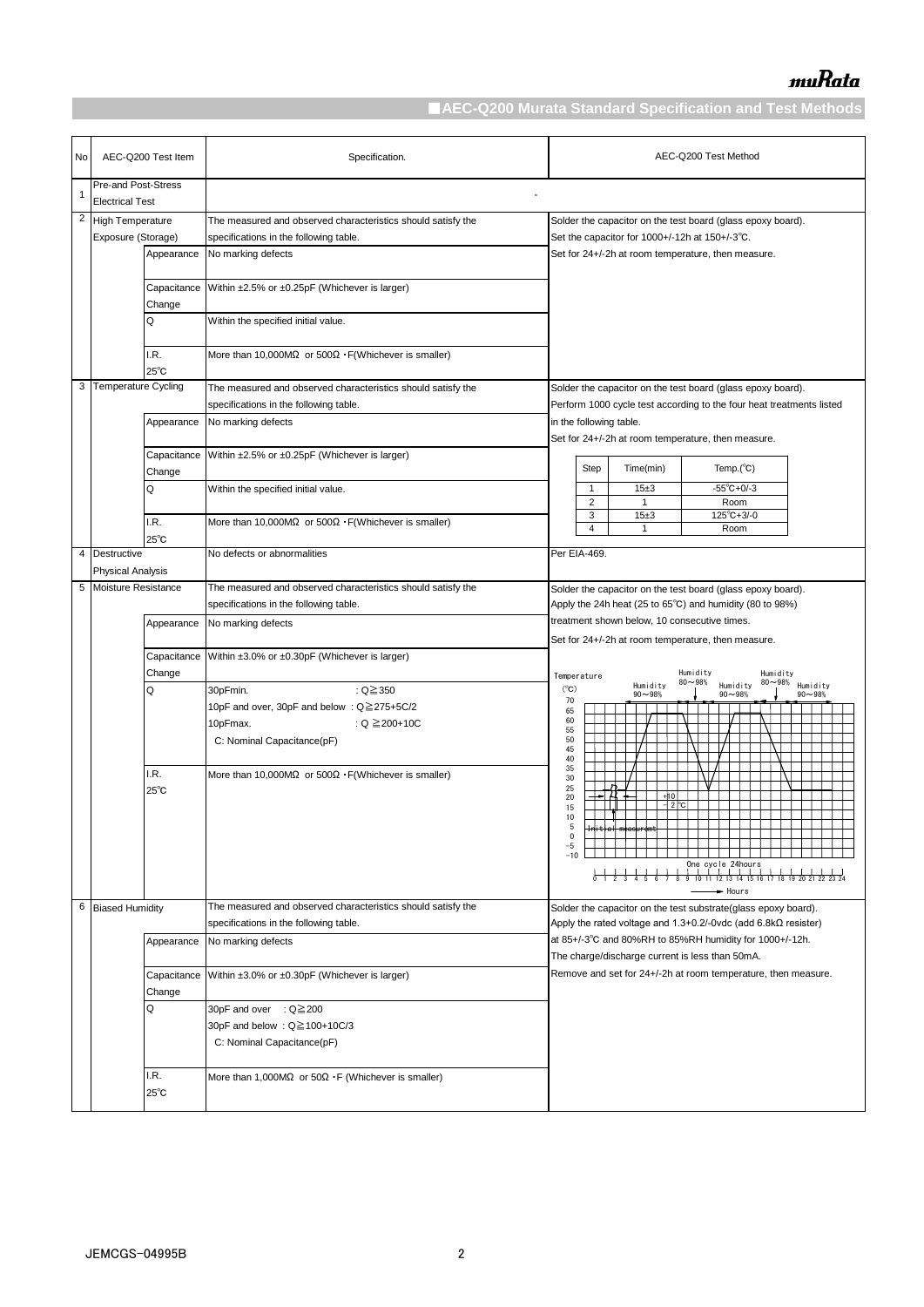| No | AEC-Q200 Test Item   |                       | Specification.                                                       | AEC-Q200 Test Method                                                                                         |
|----|----------------------|-----------------------|----------------------------------------------------------------------|--------------------------------------------------------------------------------------------------------------|
|    | 7 Operational Life   |                       | The measured and observed characteristics should satisfy the         | Solder the capacitor on the test board (glass epoxy board).                                                  |
|    |                      |                       | specifications in the following table.                               | Apply 200% of the rated voltage for 1000+/-12h at 125+/-3°C.                                                 |
|    |                      | Appearance            | No marking defects                                                   | The charge/discharge current is less than 50mA.                                                              |
|    |                      |                       |                                                                      | Set for 24+/-2h at room temperature, then measure.                                                           |
|    |                      | Capacitance<br>Change | Within ±3.0% or ±0.30pF (Whichever is larger)                        |                                                                                                              |
|    |                      | Q                     | 30pFmin.<br>: $Q \ge 350$                                            |                                                                                                              |
|    |                      |                       | 10pF and over, 30pF and below: Q≧275+5C/2                            |                                                                                                              |
|    |                      |                       | 10pFmax.<br>: $Q \ge 200 + 10C$                                      |                                                                                                              |
|    |                      |                       | C: Nominal Capacitance(pF)                                           |                                                                                                              |
|    |                      |                       |                                                                      |                                                                                                              |
|    |                      | I.R.                  | More than 1,000MΩ or $50Ω \cdot F$ (Whichever is smaller)            |                                                                                                              |
|    |                      | $25^{\circ}$ C        |                                                                      |                                                                                                              |
|    | 8 External Visual    |                       | No defects or abnormalities                                          | Visual inspection                                                                                            |
|    | 9 Physical Dimension |                       | Within the specified dimensions                                      | Using Measuring instrument of dimension.                                                                     |
|    | 10 Resistance to     | Appearance            | No marking defects                                                   | Per MIL-STD-202 Method 215                                                                                   |
|    | Solvents             |                       |                                                                      | Solvent 1 : 1 part (by volume) of isopropyl alcohol                                                          |
|    |                      | Capacitance           | Within the specified initial value.                                  | 3 parts (by volume) of mineral spirits                                                                       |
|    |                      |                       |                                                                      | Solvent 2 : Terpene defluxer                                                                                 |
|    |                      | Q                     | Within the specified initial value.                                  | Solvent 3 : 42 parts (by volume) of water                                                                    |
|    |                      | I.R.                  |                                                                      | 1 part (by volume) of propylene glycol monomethyl ether                                                      |
|    |                      | 25°C                  | More than 10,000M $\Omega$ or 500 $\Omega$ · F(Whichever is smaller) | 1 part (by volume) of monoethanolamine                                                                       |
|    | 11 Mechanical        | Appearance            | No marking defects                                                   | Solder the capacitor on the test board (glass epoxy board).                                                  |
|    | Shock                |                       |                                                                      | Three shocks in each direction should be applied along 3 mutually                                            |
|    |                      | Capacitance           | Within the specified initial value.                                  | perpendicular axes of the test specimen (18 shocks).                                                         |
|    |                      |                       |                                                                      | The specified test pulse should be Half-sine and should have a                                               |
|    |                      | Q                     | Within the specified initial value.                                  | duration : 0.5ms, peak value: 1500g and velocity change: 4.7m/s.                                             |
|    |                      | I.R.                  | More than 10,000ΜΩ or 500Ω $\cdot$ F(Whichever is smaller)           |                                                                                                              |
|    |                      | $25^{\circ}$ C        |                                                                      |                                                                                                              |
|    | 12 Vibration         | Appearance            | No marking defects                                                   | Solder the capacitor on the test board (glass epoxy board).                                                  |
|    |                      |                       |                                                                      | The capacitor should be subjected to a simple harmonic motion                                                |
|    |                      | Capacitance           | Within the specified initial value.                                  | having a total amplitude of 1.5mm, the frequency being varied                                                |
|    |                      |                       |                                                                      | uniformly betweenthe approximate limits of 10 and 2000Hz.                                                    |
|    |                      | Q                     | Within the specified initial value.                                  | The frequency range, from10 to 2000Hz and return to 10Hz,                                                    |
|    |                      | I.R.                  | More than 10,000M $\Omega$ or 500 $\Omega$ · F(Whichever is smaller) | should be traversed in approximately 20min.<br>This motion should be applied for 12 items in each 3 mutually |
|    |                      | 25°C                  |                                                                      | perpendicular directions (total of 36 times).                                                                |
|    | 13 Resistance to     |                       | The measured and observed characteristics should satisfy the         | Immerse the capacitor in Sn-3.0Ag-0.5Cu solder solution at 260+/-5°C                                         |
|    | Soldering Heat       |                       | specifications in the following table.                               | for 10+/-1s. Set at room temperature for 24+/-2h, then measure.                                              |
|    |                      | Appearance            | No marking defects                                                   |                                                                                                              |
|    |                      | Capacitance           | Within the specified initial value.                                  |                                                                                                              |
|    |                      | Q                     | Within the specified initial value.                                  |                                                                                                              |
|    |                      | I.R.                  | More than 10,000M $\Omega$ or 500 $\Omega$ · F(Whichever is smaller) |                                                                                                              |
|    |                      | 25°C                  |                                                                      |                                                                                                              |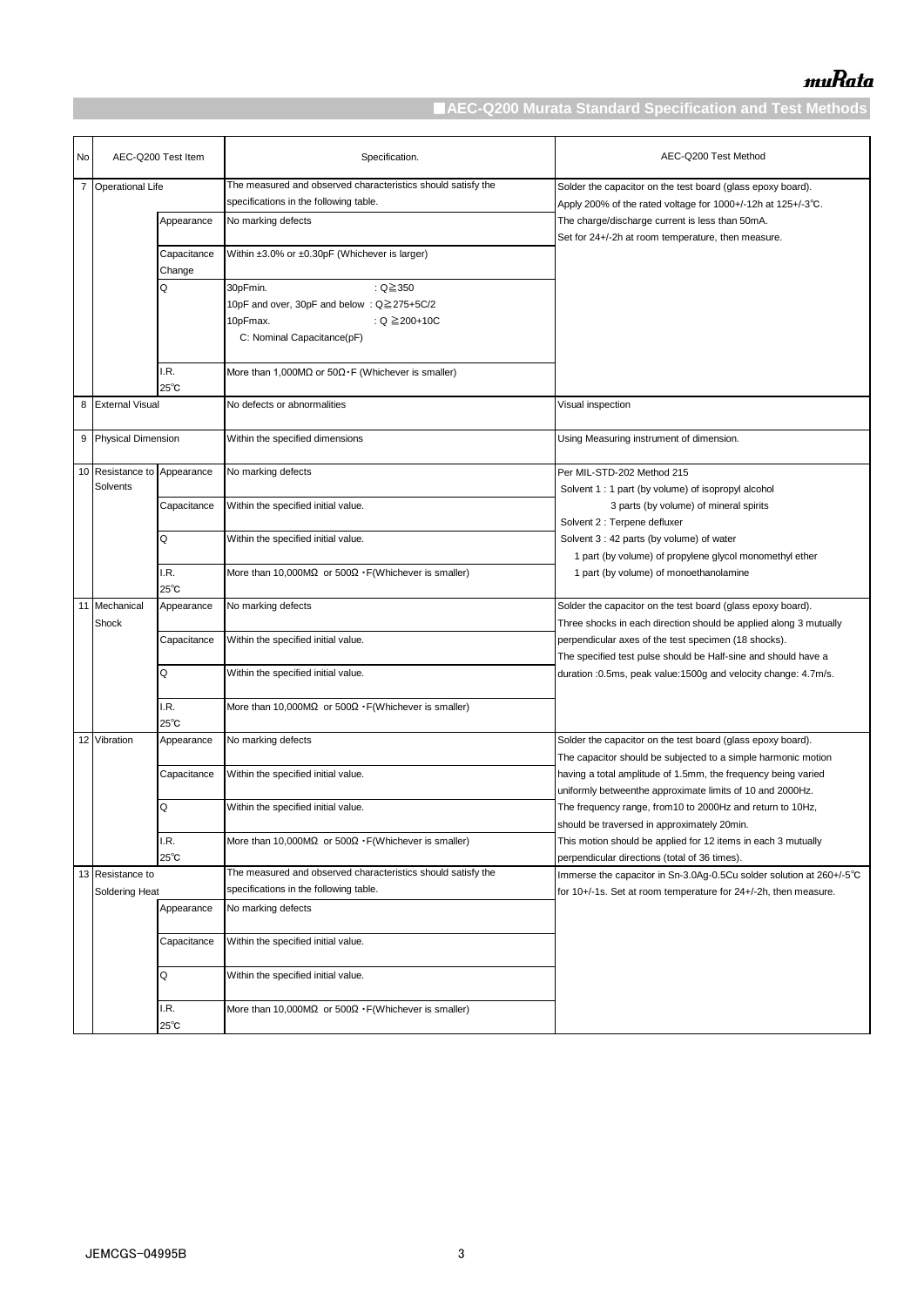| No | AEC-Q200 Test Item             |                            | Specification.                                                                                                               | AEC-Q200 Test Method                                                                                                                                                                                                                                                                              |  |  |  |
|----|--------------------------------|----------------------------|------------------------------------------------------------------------------------------------------------------------------|---------------------------------------------------------------------------------------------------------------------------------------------------------------------------------------------------------------------------------------------------------------------------------------------------|--|--|--|
|    | 14 Thermal Shock<br>Appearance |                            | The measured and observed characteristics should satisfy the<br>specifications in the following table.<br>No marking defects | Solder the capacitor on the test board (glass epoxy board).<br>Perform the 300 cycles according to the two heat treatments listed<br>in the following table(Maximum transfer time is 20s).                                                                                                        |  |  |  |
|    |                                | Capacitance<br>Change<br>Q | Within ±2.5% or ±0.25pF (Whichever is larger)<br>Within the specified initial value.                                         | Set for 24+/-2h at room temperature, then measure.<br>Step<br>$\mathbf{1}$<br>$\overline{2}$<br>Temp.<br>$-55+0/-3$<br>$125 + 3/-0$                                                                                                                                                               |  |  |  |
|    |                                | I.R.<br>25°C               | More than 10,000ΜΩ or $500Ω \cdot F(Whitever is smaller)$                                                                    | (C)<br>Time<br>$15 + (-3)$<br>$15 + (-3)$<br>(min.)                                                                                                                                                                                                                                               |  |  |  |
|    | 15 ESD                         | Appearance                 | No marking defects                                                                                                           | Per AEC-Q200-002                                                                                                                                                                                                                                                                                  |  |  |  |
|    |                                | Capacitance                | Within the specified initial value.                                                                                          |                                                                                                                                                                                                                                                                                                   |  |  |  |
|    |                                | Q                          | Within the specified initial value.                                                                                          |                                                                                                                                                                                                                                                                                                   |  |  |  |
|    |                                | I.R.<br>$25^{\circ}$ C     | More than 10,000M $\Omega$ or 500 $\Omega$ · F(Whichever is smaller)                                                         |                                                                                                                                                                                                                                                                                                   |  |  |  |
|    | 16 Solderability               |                            | 95% of the terminations is to be soldered evenly and continuously.                                                           | (a) Preheat at 155°C for 4h. After preheating, immerse the capacitor<br>in a solution of ethanol(JIS-K-8101) and rosin (JIS-K-5902)<br>(Solution of rosin ethanol 25(mass)%).<br>Immerse in Sn-3.0Ag-0.5Cu solder solution for 5+0/-0.5s at 245±5°C.                                              |  |  |  |
|    |                                |                            |                                                                                                                              | (b) should be placed into steam aging for 8 hours±15min.<br>After preheating, immerse the capacitor in a solution of<br>ethanol(JIS-K-8101) and rosin (JIS-K-5902) (Solution of rosin<br>ethanol 25(mass)%). Immerse in Sn-3.0Ag-0.5Cu solder solution<br>for 5+0/-0.5s at $245 \pm 5^{\circ}$ C. |  |  |  |
|    |                                |                            |                                                                                                                              | (c) should be placed into steam aging for 8h±15min.<br>After preheating, immerse the capacitor in a solution of<br>ethanol(JIS-K-8101) and rosin (JIS-K-5902) (Solution of rosin<br>ethanol 25(mass)%). Immerse in Sn-3.0Ag-0.5Cu solder solution<br>for $120 \pm 5s$ at $260 \pm 5^{\circ}$ C.   |  |  |  |
|    | 17 Electrical<br>Chatacteri-   | Appearance                 | No defects or abnormalities                                                                                                  | Visual inspection.                                                                                                                                                                                                                                                                                |  |  |  |
|    | zation                         | Capacitance                | Within the specified tolerance                                                                                               | The capacitance/Q should be measured at 25°C at the<br>frequency and voltage shown in the table.                                                                                                                                                                                                  |  |  |  |
|    |                                | Q                          | 30pFmin.: Q≧1000<br>30pFmax.: Q ≧400+20C<br>C: Nominal Capacitance(pF)                                                       | Char.<br>ΔC<br>ΔC<br>(1000 pF and below)<br>(more than 1000pF)<br>Item<br>1.0+/-0.1MHz<br>1.0+/-0.1kHz<br>Frequency<br>0.5 to 5Vrms<br>1.0+/-0.2Vrms<br>Voltage                                                                                                                                   |  |  |  |
|    |                                | $R. 25^{\circ}$ C          | More than 100,000ΜΩ or 1000Ω · F (Whichever is smaller)                                                                      | The insulation resistance should be measured with a DC voltage not<br>exceeding the rated voltage at 25°C and 125°C within 1min of charging.                                                                                                                                                      |  |  |  |
|    |                                | I.R. 125°C                 | More than 10,000M $\Omega$ or 100 $\Omega \cdot F$ (Whichever is smaller)                                                    |                                                                                                                                                                                                                                                                                                   |  |  |  |
|    |                                | Dielectric<br>Strength     | No failure                                                                                                                   | No failure should be observed when 250% of the rated voltage is<br>applied between the terminations for 1 to 5s, provided the<br>charge/ discharge current is less than 50mA.                                                                                                                     |  |  |  |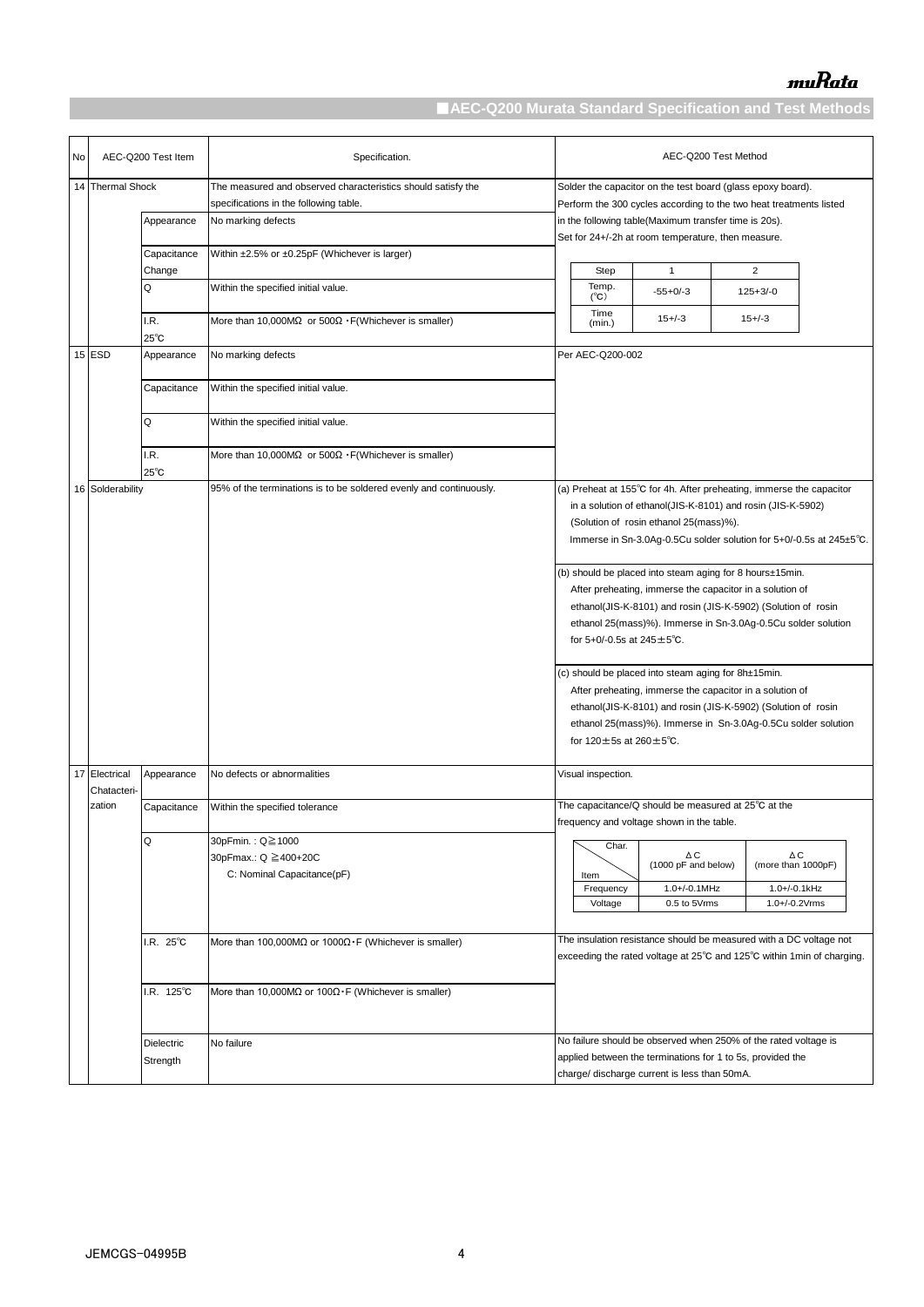| No | AEC-Q200 Test Item   |                        | Specification.                                                                                                                 | AEC-Q200 Test Method                                                                                                                        |  |  |
|----|----------------------|------------------------|--------------------------------------------------------------------------------------------------------------------------------|---------------------------------------------------------------------------------------------------------------------------------------------|--|--|
| 18 | <b>Board Flex</b>    | Appearance             | No marking defects                                                                                                             | Solder the capacitor on the test jig (glass epoxy board) shown in Fig1.<br>Then apply a force in the direction shown in Fig 2 for 60s.      |  |  |
|    |                      | Capacitance<br>Change  | Within ±5.0% or ±0.5pF (Whichever is larger)                                                                                   | The soldering should be done by the reflow method and should be<br>conducted with care so that the soldering is uniform and free of defects |  |  |
|    |                      | Q                      | Within the specified initial value.                                                                                            | such as heat shock.                                                                                                                         |  |  |
|    |                      | I.R.<br>$25^{\circ}$ C | More than 10,000ΜΩ or $500Ω \cdot F(Whitever is smaller)$                                                                      | Type<br>b<br>a<br>c<br>GCQ15<br>0.6<br>0.5<br>1.5<br>$(in \, mm)$                                                                           |  |  |
|    |                      |                        | b<br>$\phi$ 4.5<br>₽<br>$^a$<br>100<br>Fig. 1<br>$t: 0.8$ mm                                                                   | 50 min.<br>Pressurizing<br>speed:1.0mm/s<br>Pressurize<br>R4<br>Flexure: $\leq$ 2<br>Capacitance meter<br>45<br>45                          |  |  |
|    |                      |                        |                                                                                                                                | Fig. 2                                                                                                                                      |  |  |
| 19 | Terminal<br>Strength | Appearance             | No marking defects                                                                                                             | Solder the capacitor to the test jig (glass epoxy board) shown in Fig.3.<br>Then apply 2N force in parallel with the test jig for 60s.      |  |  |
|    |                      | Capacitance            | Within the specified initial value.                                                                                            | The soldering should be done either with an iron or using the reflow                                                                        |  |  |
|    |                      | Q                      | Within the specified initial value.                                                                                            | method and should be conducted with care so that the soldering is<br>uniform and free of defects such as heat shock                         |  |  |
|    |                      | I.R.<br>$25^{\circ}$ C | More than 10,000MΩ or $500Ω \cdot F(Whitever is smaller)$                                                                      | Type<br>b<br>a<br>c<br>GCQ15<br>0.4<br>1.5<br>0.5                                                                                           |  |  |
|    |                      |                        |                                                                                                                                | (in mm)                                                                                                                                     |  |  |
|    |                      |                        |                                                                                                                                | t: 0.8mm<br>m<br>m<br>Ø<br>Ø<br>≏<br>m<br>m<br>m<br>m<br>Solder resist<br>V)<br>M<br>m<br>Baked electrode or<br>Copper foil<br>Fig.3        |  |  |
|    |                      |                        |                                                                                                                                |                                                                                                                                             |  |  |
| 20 | Beam Load Test       |                        | Destruction value should be exceed following one.<br>< Chip L dimension : 2.5mm max. ><br>Chip thickness = $0.5$ mm rank: $8N$ | Place the capacitor in the beam load fixture as Fig 4.<br>Apply a force.<br>< Chip Length: 2.5mm max. >                                     |  |  |
|    |                      |                        |                                                                                                                                | Iron Board                                                                                                                                  |  |  |
|    |                      |                        |                                                                                                                                | Fig.4<br>Speed supplied the Stress Load: 0.5mm/s                                                                                            |  |  |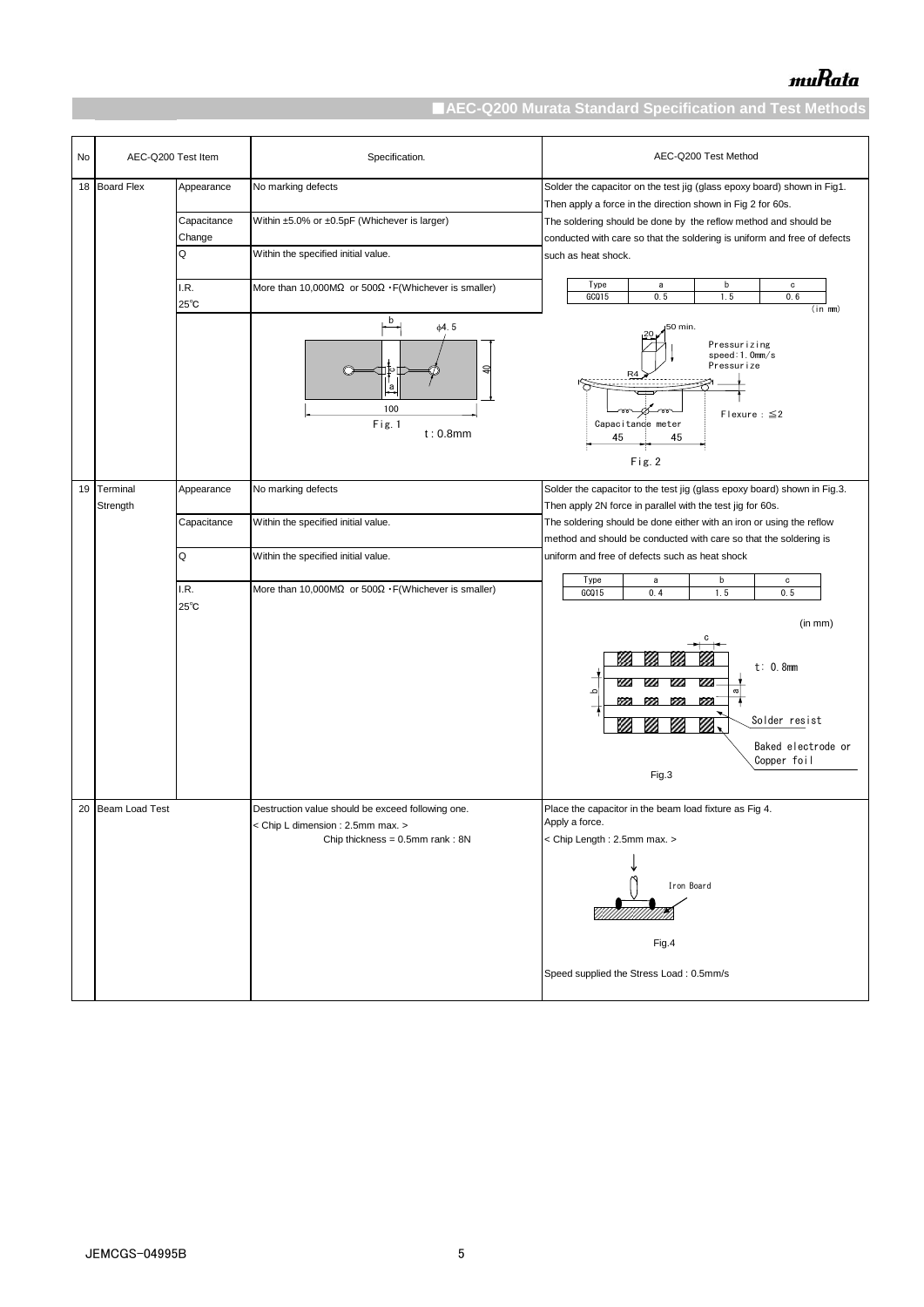| No | AEC-Q200 Test Item                            | Specification.                                                                                                                                                                                               | AEC-Q200 Test Method                                                                                                                                                                                                                                                                                                                                                                                                                                                                                            |
|----|-----------------------------------------------|--------------------------------------------------------------------------------------------------------------------------------------------------------------------------------------------------------------|-----------------------------------------------------------------------------------------------------------------------------------------------------------------------------------------------------------------------------------------------------------------------------------------------------------------------------------------------------------------------------------------------------------------------------------------------------------------------------------------------------------------|
|    | 21 Capacitance Temperature<br>Characteristics | Nominal values of the temperature coefficient is<br>shown in Rated value.<br>Capacitance Change under 25°Cis shown in Table A.<br>Capacitance Drift<br>Within +/-0.2% or +/-0.05pF<br>(Whichever is larger.) | The capacitance change should be measured after 5 minutes<br>at each specified temp. stage.<br>Capacitance value as a reference is the value in step 3.<br>The capacitance drift is calculated by dividing the differences<br>between the maximum and minimum measured values in the<br>step 1,3 and 5 by the cap. value in step 3.<br>Step<br>Temperature(°C)<br>Reference Temp.+/-2<br>2<br>Min. Operating Temp.+/-3<br>Reference Temp.+/-2<br>3<br>Max. Operating Temp.+/-3<br>4<br>5<br>Reference Temp.+/-2 |
|    |                                               |                                                                                                                                                                                                              |                                                                                                                                                                                                                                                                                                                                                                                                                                                                                                                 |

| яn<br>c<br>ı<br>7 |  |
|-------------------|--|

| TAULT H |       |         |       |           |                 |      |  |  |
|---------|-------|---------|-------|-----------|-----------------|------|--|--|
| Char.   | -55°∩ |         | $-30$ |           | $-10^{\circ}$ C |      |  |  |
|         | Max.  | Min.    | Max.  | Min.      | Max.            | Min. |  |  |
| 5C      | 0.58  | $-0.24$ | 0.40. | 17<br>-0. | 0.25            | 0.11 |  |  |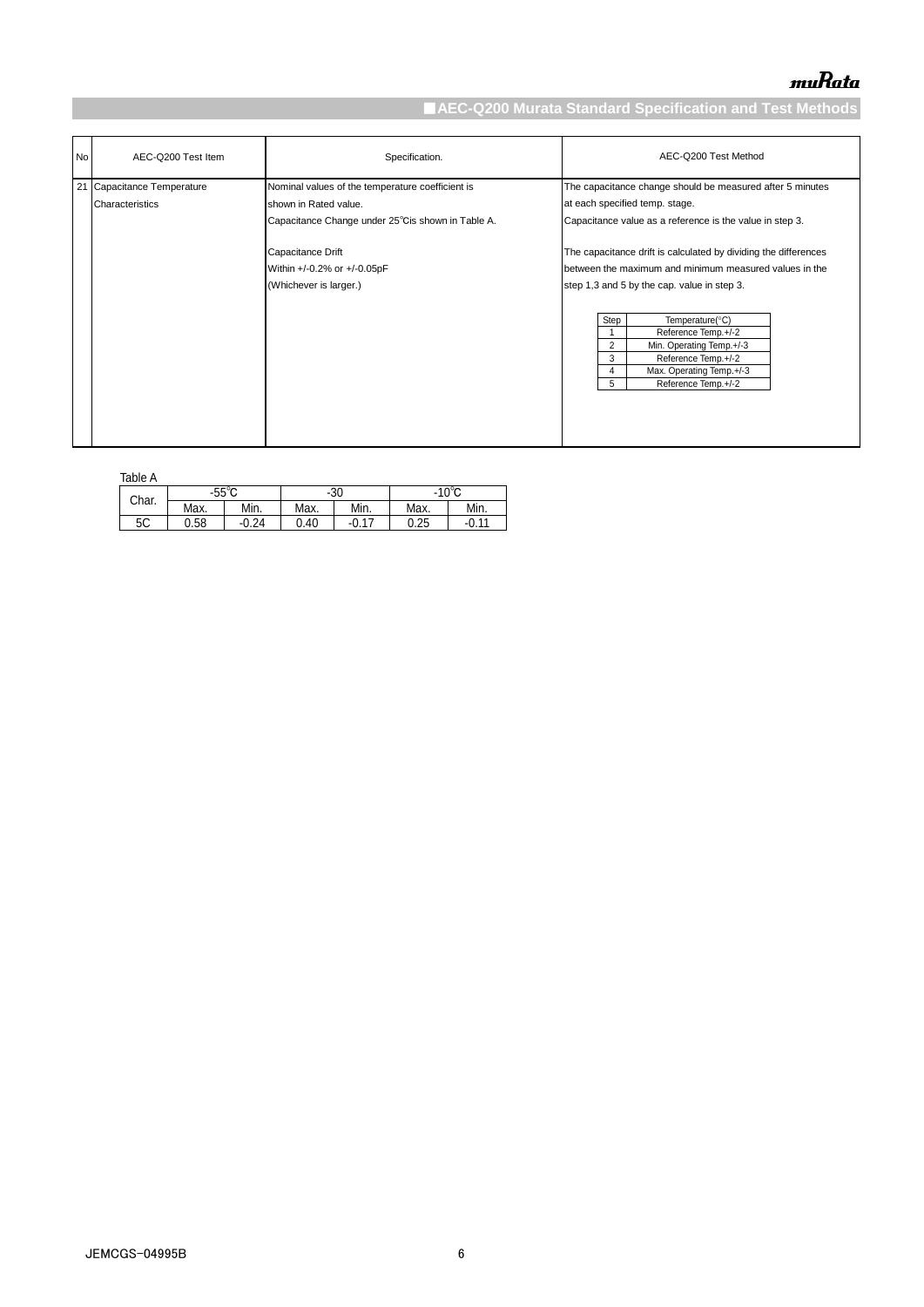<u>muRata</u>

**Package GCQ Type**

# 1.Tape Carrier Packaging(Packaging Code:D/E/W/J/F)

# 1.1 Minimum Quantity(pcs./reel)

|                   | Paper Tape               |             |             |  |  |
|-------------------|--------------------------|-------------|-------------|--|--|
| Type              | ω180mm reel              | φ330mm reel |             |  |  |
|                   | Code:D/E                 | Code:W      | Code:J/F    |  |  |
| GCQ <sub>15</sub> | 10000(W8P <sub>2</sub> ) | 20000(W8P1) | 50000(W8P2) |  |  |

# 1.2 Dimensions of Tape

# (1)GCQ15(W8P2 CODE:D/E/J/F) (in mm)





\*3 Nominal value

# (2)GCQ15(W8P1 CODE:W)



| туре  |        | Dimensions (Chip) |                |                | A*3  | B *3 |          |
|-------|--------|-------------------|----------------|----------------|------|------|----------|
|       |        | -                 | W              |                |      |      |          |
| GCQ15 | д<br>ບ | $1.0 + 0.05$      | $0.5 \pm 0.05$ | $0.5 \pm 0.05$ | 0.65 | 1.15 | 0.8 max. |
|       |        | *3 Nominal value  |                |                |      |      |          |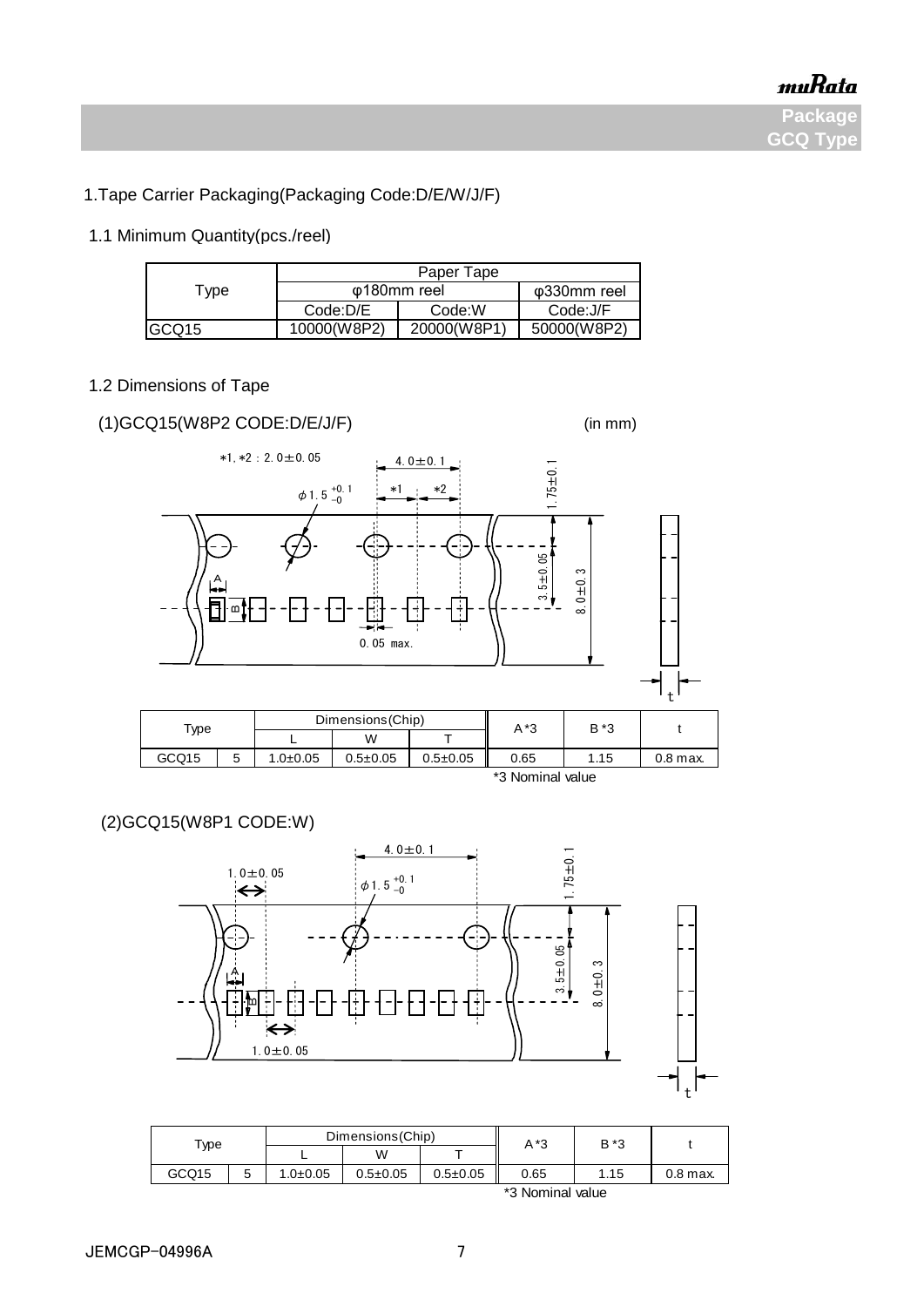**Package GCQ Type** 

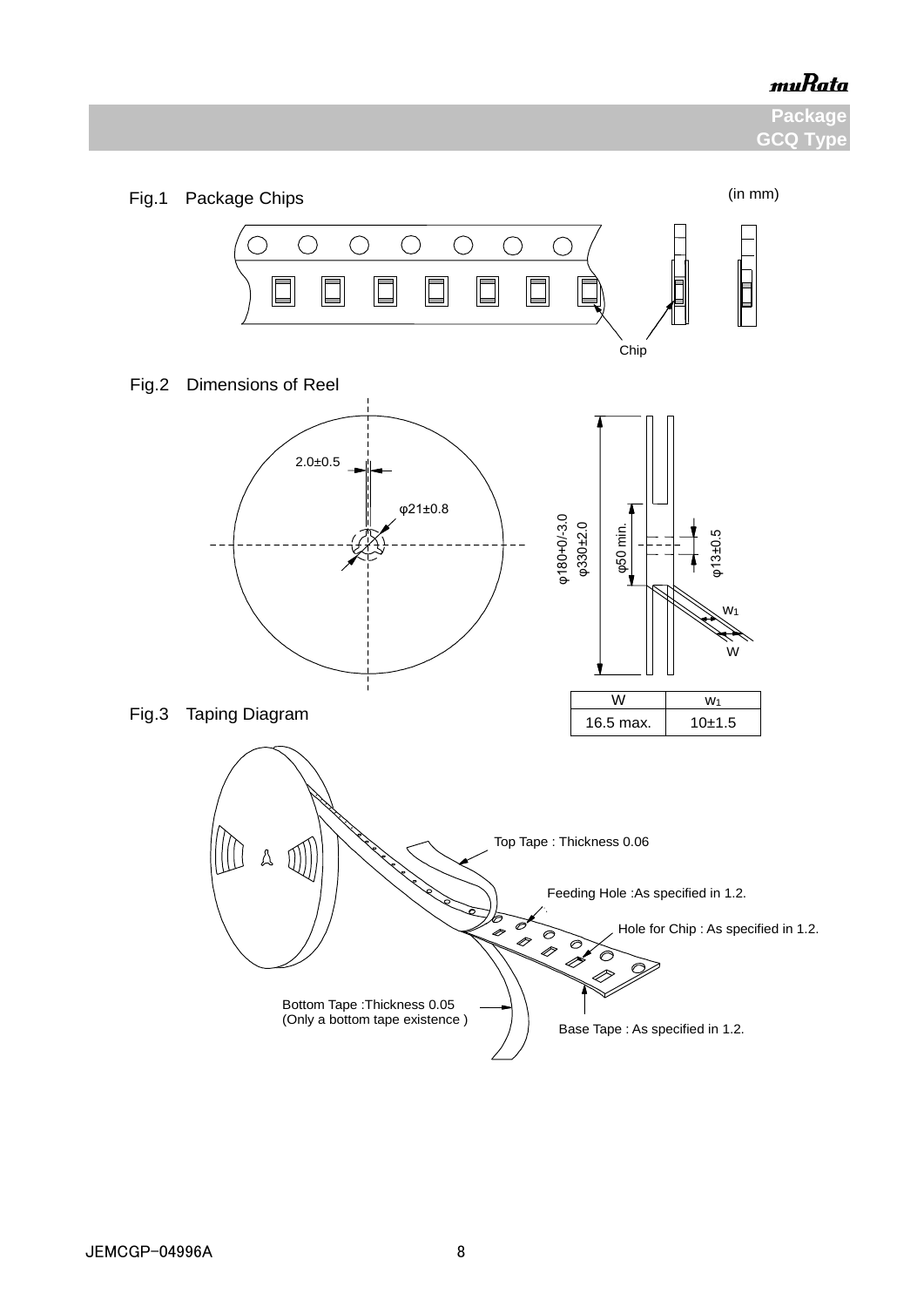

- 1.3 Tapes for capacitors are wound clockwise shown in Fig.3.
	- (The sprocket holes are to the right as the tape is pulled toward the user.)
- 1.4 Part of the leader and part of the vacant section are attached as follows.



- 1.5 Accumulate tolerance of sprocket holes pitch =  $\pm 0.3$ mm / 10 pitch
- 1.6 Chip in the tape is enclosed by top tape and bottom tape as shown in Fig.1.
- 1.7 The top tape and base tape are not attached at the end of the tape for a minimum of 5 pitches.
- 1.8 There are no jointing for top tape and bottom tape.
- 1.9 There are no fuzz in the cavity.
- 1.10 Break down force of top tape : 5N min. Break down force of bottom tape : 5N min. (Only a bottom tape existence )
- 1.11 Reel is made by resin and appeaser and dimension is shown in Fig 2. There are possibly to change the material and dimension due to some impairment.
	- 1.12 Peeling off force : 0.1N to 0.6N in the direction as shown below.



 1.13 Label that show the customer parts number, our parts number, our company name, inspection number and quantity, will be put in outside of reel.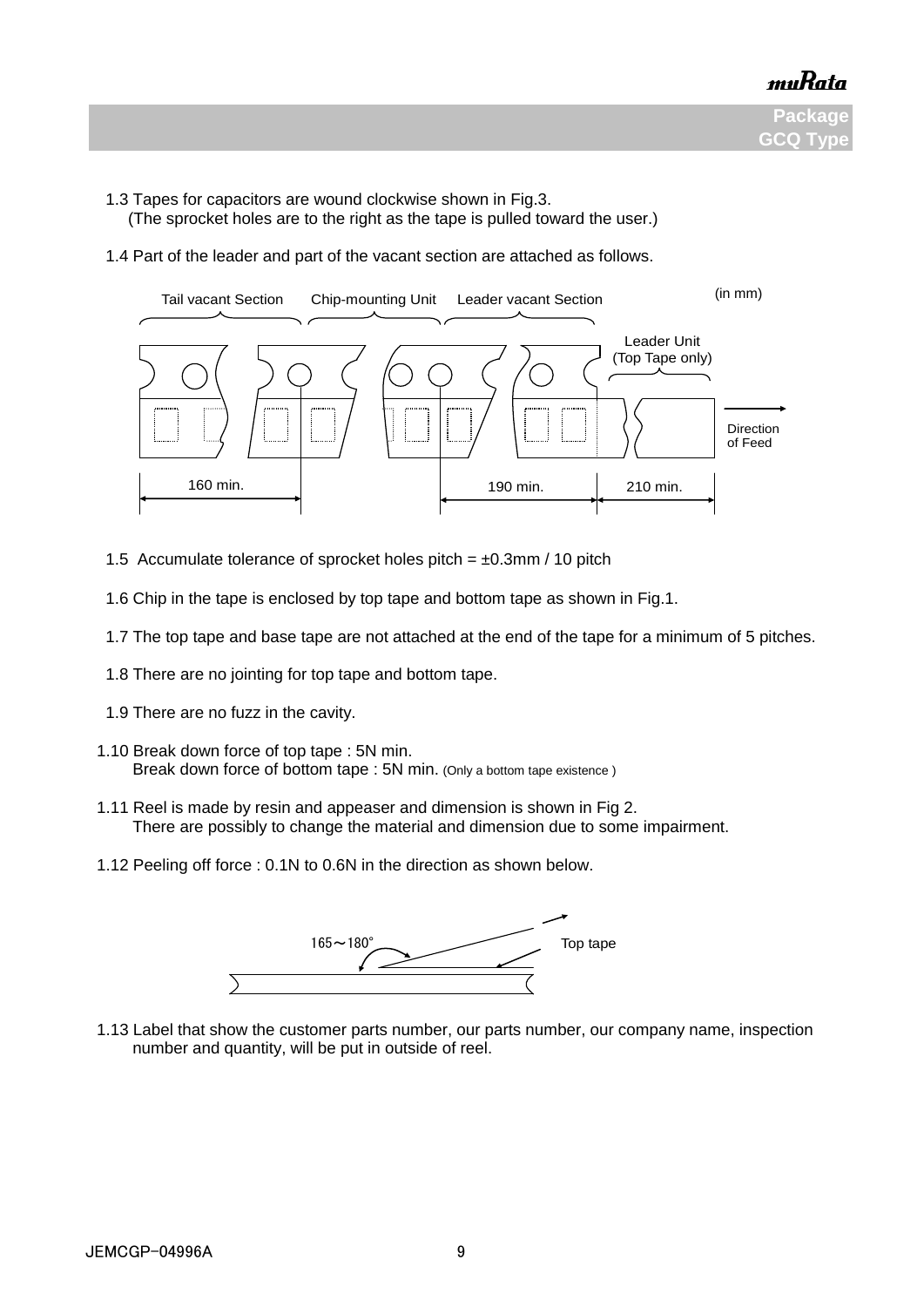#### ■Limitation of Applications

Please contact us before using our products for the applications listed below which require especially high reliability for the prevention of defects which might directly cause damage to the third party's life, body or property.

Aircraft equipment ②Aerospace equipment ③Undersea equipment ④Power plant control equipment Medical equipment ⑥Transportation equipment(vehicles,trains,ships,etc.) ⑦Traffic signal equipment Disaster prevention / crime prevention equipment ⑨Data-processing equipment ⑩Application of similar complexity and/or reliability requirements to the applications listed in the above.

### ■Storage and Operation condition

- 1. The performance of chip multilayer ceramic capacitors may be affected by the storage conditions.
- 1-1. Store the capacitors in the following conditions: Room Temperature of +5℃ to +40℃ and a Relative Humidity of 20% to 70%.
	- (1) High temperature and humidity conditions may accelerate the deterioration of solderability due to oxidation of the terminal electrodes and deterioration of taping/packaging performance. Therefore, maintain the appropriate storage temperature and humidity.
	- (2) Prolonged storage may cause oxidation of the electrodes and deterioration of the packaging materials. If more than six months have elapsed since delivery, check the mounting before use. If more than one year has elapsed since delivery, also check the solderability before use. Even if the storage period is short, do not exceed the specified atmospheric conditions.
	- (3) Store the capacitors in the original packaging without opening the smallest packing unit. Do not exceed the above atmospheric conditions for any length of time.
- 1-2. Corrosive gas can react with the termination (external) electrodes or lead wires of capacitors, and result in poor solderability. Do not store the capacitors in an atmosphere consisting of corrosive gas (e.g.,hydrogen sulfide, sulfur dioxide, chlorine, ammonia gas etc.).
- 1-3. Due to moisture condensation caused by rapid humidity changes, or the photochemical change caused by direct sunlight on the terminal electrodes and/or the resin/epoxy coatings, the solderability and electrical performance may deteriorate. Do not store capacitors under direct sunlight or in high huimidity conditions

#### ■Rating

#### **1.Temperature Dependent Characteristics**

- 1. The electrical characteristics of the capacitor can change with temperature.
- 1-1. For capacitors having larger temperature dependency, the capacitance may change with temperature changes. The following actions are recommended in order to ensure suitable capacitance values.
	- (1) Select a suitable capacitance for the operating temperature range.
	- (2) The capacitance may change within the rated temperature. When you use a high dielectric constant type capacitor in a circuit that needs a tight (narrow) capacitance tolerance (e.g., a time-constant circuit), please carefully consider the temperature characteristics, and carefully confirm the various characteristics in actual use conditions and the actual system.

Sample: 0.1μF, Rated Voltage 50VDC Sample: 22μF, Rated Voltage 4VDC





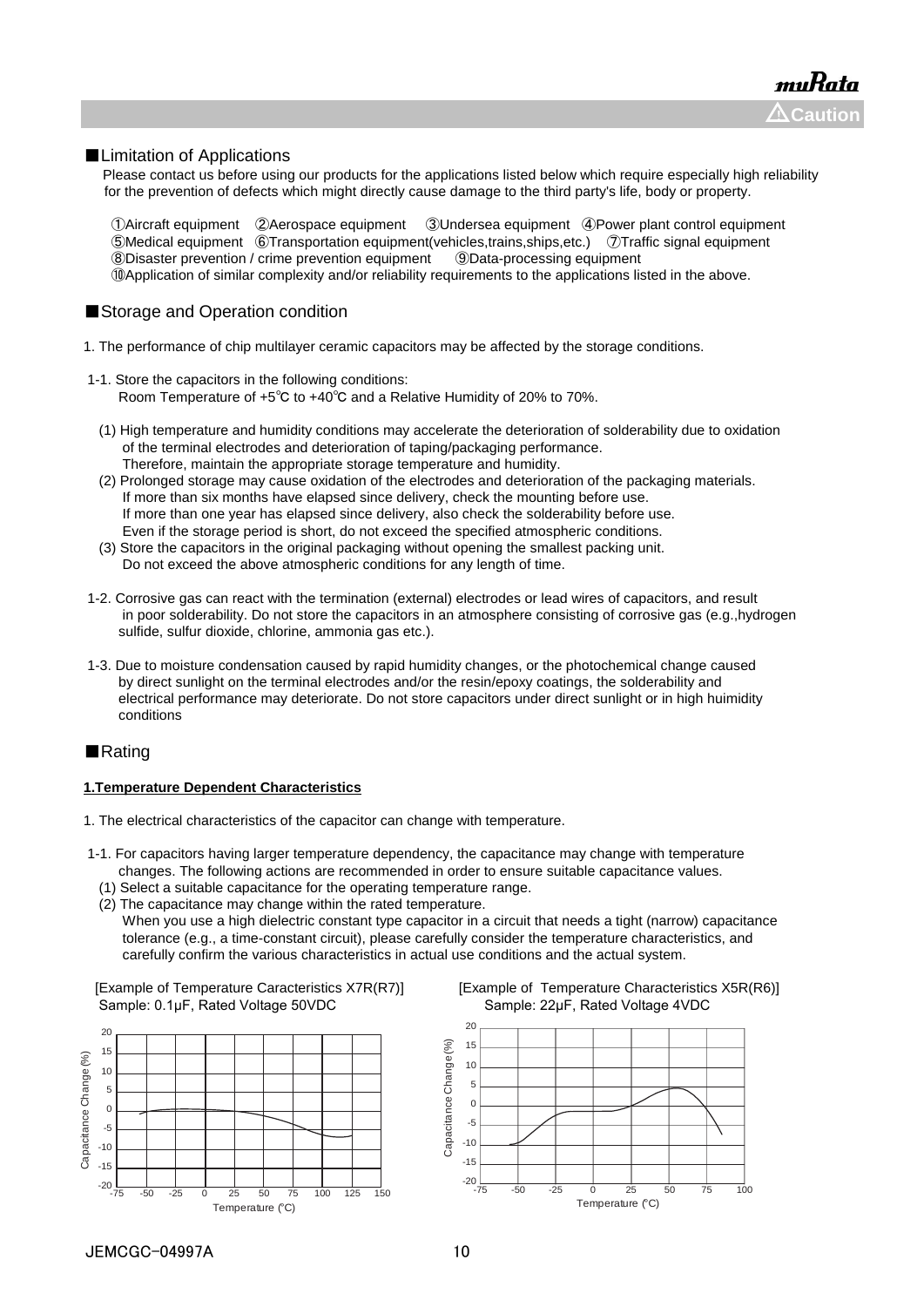#### **2.Measurement of Capacitance**

- 1. Measure capacitance with the voltage and frequency specified in the product specifications.
- 1-1. The output voltage of the measuring equipment may decrease occasionally when capacitance is high. Please confirm whether a prescribed measured voltage is impressed to the capacitor.
- 1-2. The capacitance values of high dielectric constant type capacitors change depending on the AC voltage applied. Please consider the AC voltage characteristics when selecting a capacitor to be used in a AC circuit.

#### **3.Applied Voltage**

- 1. Do not apply a voltage to the capacitor that exceeds the rated voltage as called out in the specifications.
- 1-1. Applied voltage between the terminals of a capacitor shall be less than or equal to the rated voltage.
	- (1) When AC voltage is superimposed on DC voltage, the zero-to-peak voltage shall not exceed the rated DC voltage. When AC voltage or pulse voltage is applied, the peak-to-peak voltage shall not exceed the rated DC voltage.
	- (2) Abnormal voltages (surge voltage, static electricity, pulse voltage, etc.) shall not exceed the rated DC voltage.



(E:Maximum possible applied voltage.)

1-2. Influence of over voltage

 Over voltage that is applied to the capacitor may result in an electrical short circuit caused by the breakdown of the internal dielectric layers .

The time duration until breakdown depends on the applied voltage and the ambient temperature.

#### **4.Type of Applied Voltage and Self-heating Temperature**

1.Confirm the operating conditions to make sure that no large current is flowing into the capacitor due to the continuous application of an AC voltage or pulse voltage.

When a DC rated voltage product is used in an AC voltage circuit or a pulse voltage circuit, the AC current or pulse current will flow into the capacitor; therefore check the self-heating condition.

 Please confirm the surface temperature of the capacitor so that the temperature remains within the upper limits of the operating temperature, including the rise in temperature due to self-heating. When the capacitor is used with a high-frequency voltage or pulse voltage, heat may be generated by dielectric loss.

<Applicable to Rated Voltage of less than 100VDC> The load should be contained so that the self-heating of the capacitor body remains below 20°C , when measuring at an ambient temperature of 25°C.

[Example of Temperature Rise (Heat Generation) in Chip Multilayer Ceramic Capacitors in Contrast to Ripple Current] Sample: R(R1) characteristics 10µF, Rated voltage: DC10V



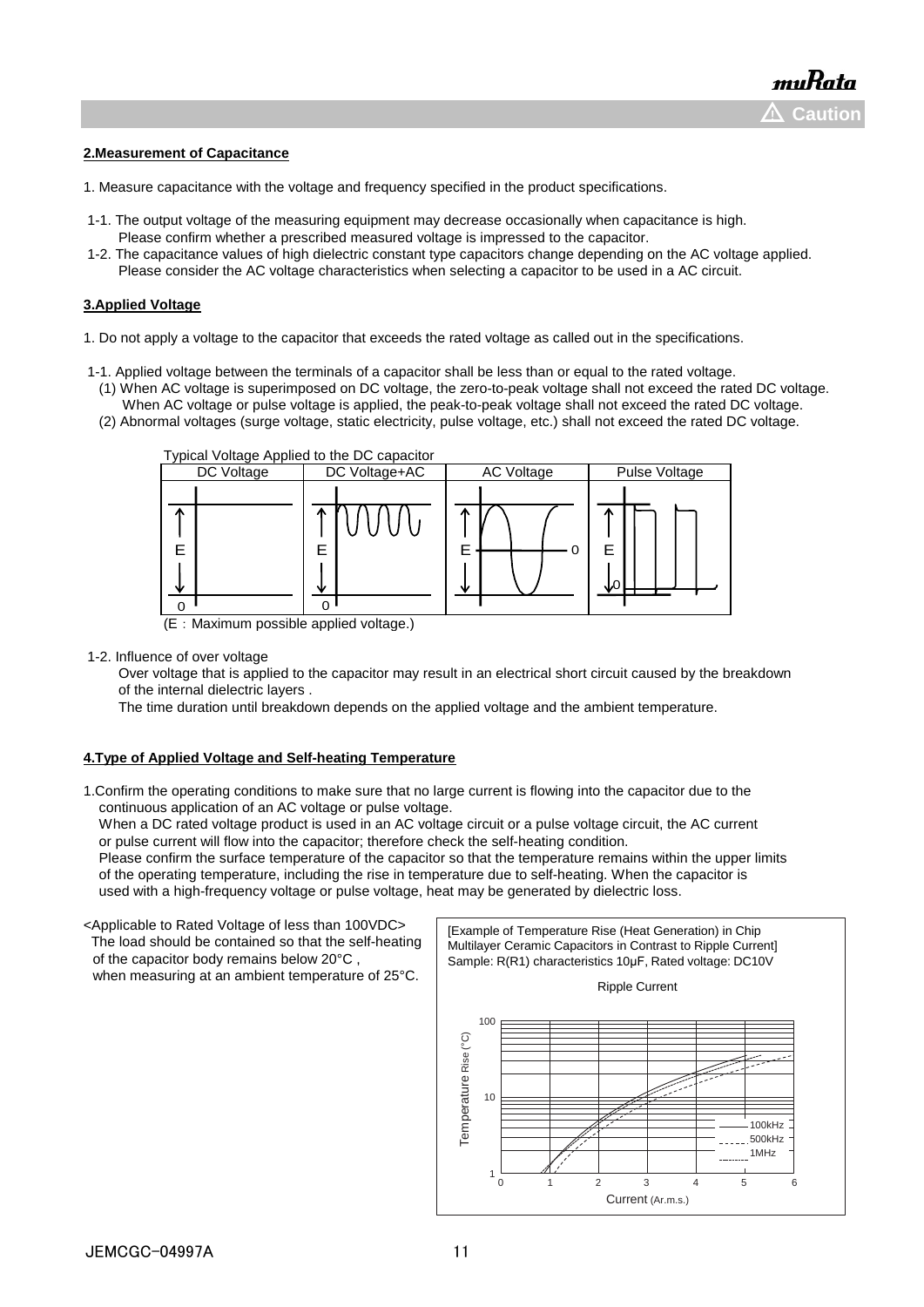muRata  $\Delta$ Caution

### **5. DC Voltage and AC Voltage Characteristic**

- 1. The capacitance value of a high dielectric constant type capacitor changes depending on the DC voltage applied. Please consider the DC voltage characteristics when a capacitor is selected for use in a DC circuit.
- 1-1. The capacitance of ceramic capacitors may change sharply depending on the applied voltage. (See figure) Please confirm the following in order to secure the capacitance.
- (1) Determine whether the capacitance change caused by the applied voltage is within the allowed range .
- (2) In the DC voltage characteristics, the rate of capacitance change becomes larger as voltage increases, even if the applied voltage is below the rated voltage. When a high dielectric constant type capacitor is used in a circuit that requires a tight (narrow) capacitance tolerance (e.g., a time constant circuit), please carefully consider the voltage characteristics, and confirm the various characteristics in the actual operating conditions of the system.
- 2. The capacitance values of high dielectric constant type capacitors changes depending on the AC voltage applied. Please consider the AC voltage characteristics when selecting a capacitor to be used in a AC circuit.

#### **6. Capacitance Aging**

1. The high dielectric constant type capacitors have an Aging characteristic in which the capacitance value decreases with the passage of time. When you use a high dielectric constant type capacitors in a circuit that needs a tight (narrow) capacitance tolerance (e.g., a time-constant circuit), please carefully consider the characteristics of these capacitors, such as their aging, voltage, and temperature characteristics. In addition, check capacitors using your actual appliances at the intended environment and operating conditions.

#### **7.Vibration and Shock**

- 1. Please confirm the kind of vibration and/or shock, its condition, and any generation of resonance. Please mount the capacitor so as not to generate resonance, and do not allow any impact on the terminals.
- 2. Mechanical shock due to being dropped may cause damage or a crack in the dielectric material of the capacitor. Do not use a dropped capacitor because the quality and reliability may be deteriorated.
- 3. When printed circuit boards are piled up or handled, the corner of another printed circuit board should not be allowed to hit the capacitor in order to avoid a crack or other damage to the capacitor.







[ Example of Change Over Time (Aging characteristics) ]



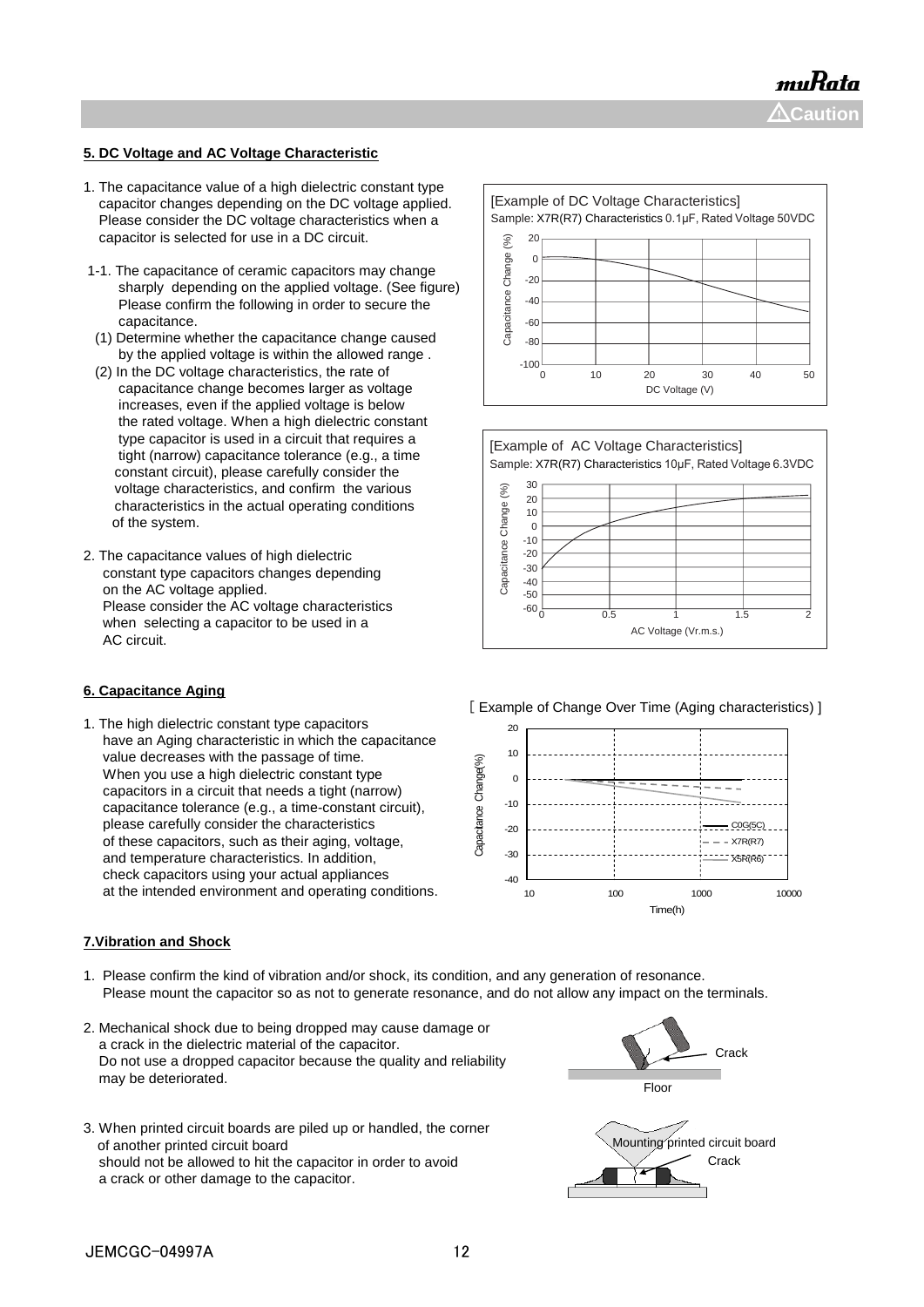### ■Soldering and Mounting

#### **1.Mounting Position**

- 1. Confirm the best mounting position and direction that minimizes the stress imposed on the capacitor during flexing or bending the printed circuit board.
- 1-1.Choose a mounting position that minimizes the stress imposed on the chip during flexing or bending of the board. [Component Direction]



Locate chip horizontal to the direction in which stress acts.

[Chip Mounting Close to Board Separation Point]

It is effective to implement the following measures, to reduce stress in separating the board.

It is best to implement all of the following three measures; however, implement as many measures as possible to reduce stress.

| <b>Contents of Measures</b>                                                                  | <b>Stress Level</b> |
|----------------------------------------------------------------------------------------------|---------------------|
| $(1)$ Turn the mounting direction of the component parallel to the board separation surface. | $A > D^*1$          |
| (2) Add slits in the board separation part.                                                  | A > B               |
| (3) Keep the mounting position of the component away from the board separation surface.      | A > C               |



\*1 A > D is valid when stress is added vertically to the perforation as with Hand Separation. If a Cutting Disc is used, stress will be diagonal to the PCB, therefore  $A > D$  is invalid.

#### [Mounting Capacitors Near Screw Holes]

When a capacitor is mounted near a screw hole, it may be affected by the board deflection that occurs during the tightening of the screw. Mount the capacitor in a position as far away from the screw holes as possible.



#### **2.Information before Mounting**

- 1. Do not re-use capacitors that were removed from the equipment.
- 2. Confirm capacitance characteristics under actual applied voltage.
- 3. Confirm the mechanical stress under actual process and equipment use.
- 4. Confirm the rated capacitance, rated voltage and other electrical characteristics before assembly.
- 5. Prior to use, confirm the solderability of capacitors that were in long-term storage.
- 6. Prior to measuring capacitance, carry out a heat treatment for capacitors that were in long-term storage.

7.The use of Sn-Zn based solder will deteriorate the reliability of the MLCC.

 Please contact our sales representative or product engineers on the use of Sn-Zn based solder in advance. JEMCGC-04997A 13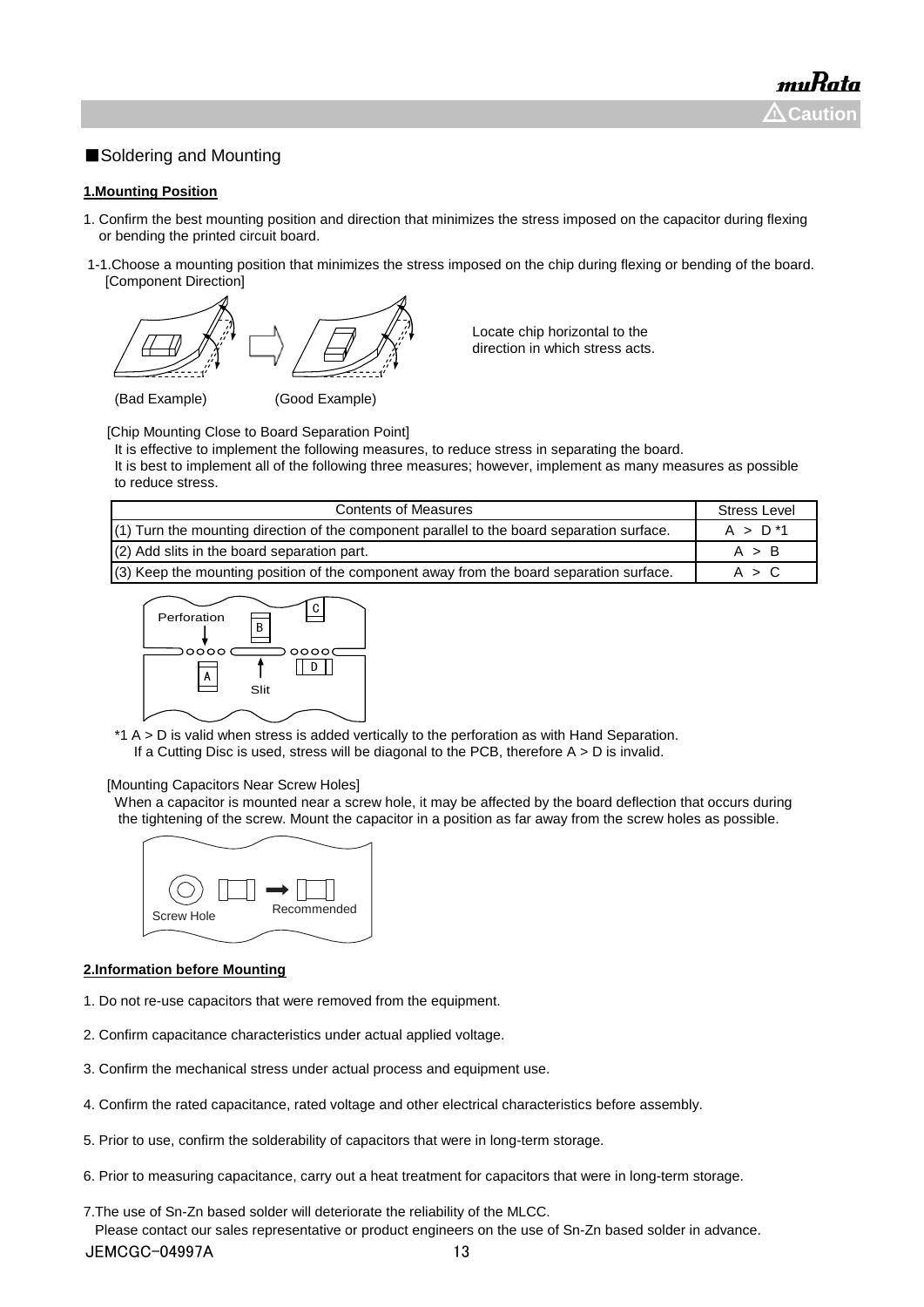#### **3.Maintenance of the Mounting (pick and place) Machine**

- 1. Make sure that the following excessive forces are not applied to the capacitors. Check the mounting in the actual device under actual use conditions ahead of time.
- 1-1. In mounting the capacitors on the printed circuit board, any bending force against them shall be kept to a minimum to prevent them from any damage or cracking. Please take into account the following precautions and recommendations for use in your process.
- (1) Adjust the lowest position of the pickup nozzle so as not to bend the printed circuit board.



2.Dirt particles and dust accumulated in the suction nozzle and suction mechanism prevent the nozzle from moving smoothly. This creates excessive force on the capacitor during mounting, causing cracked chips. Also, the locating claw, when worn out, imposes uneven forces on the chip when positioning, causing cracked chips. The suction nozzle and the locating claw must be maintained, checked and replaced periodically.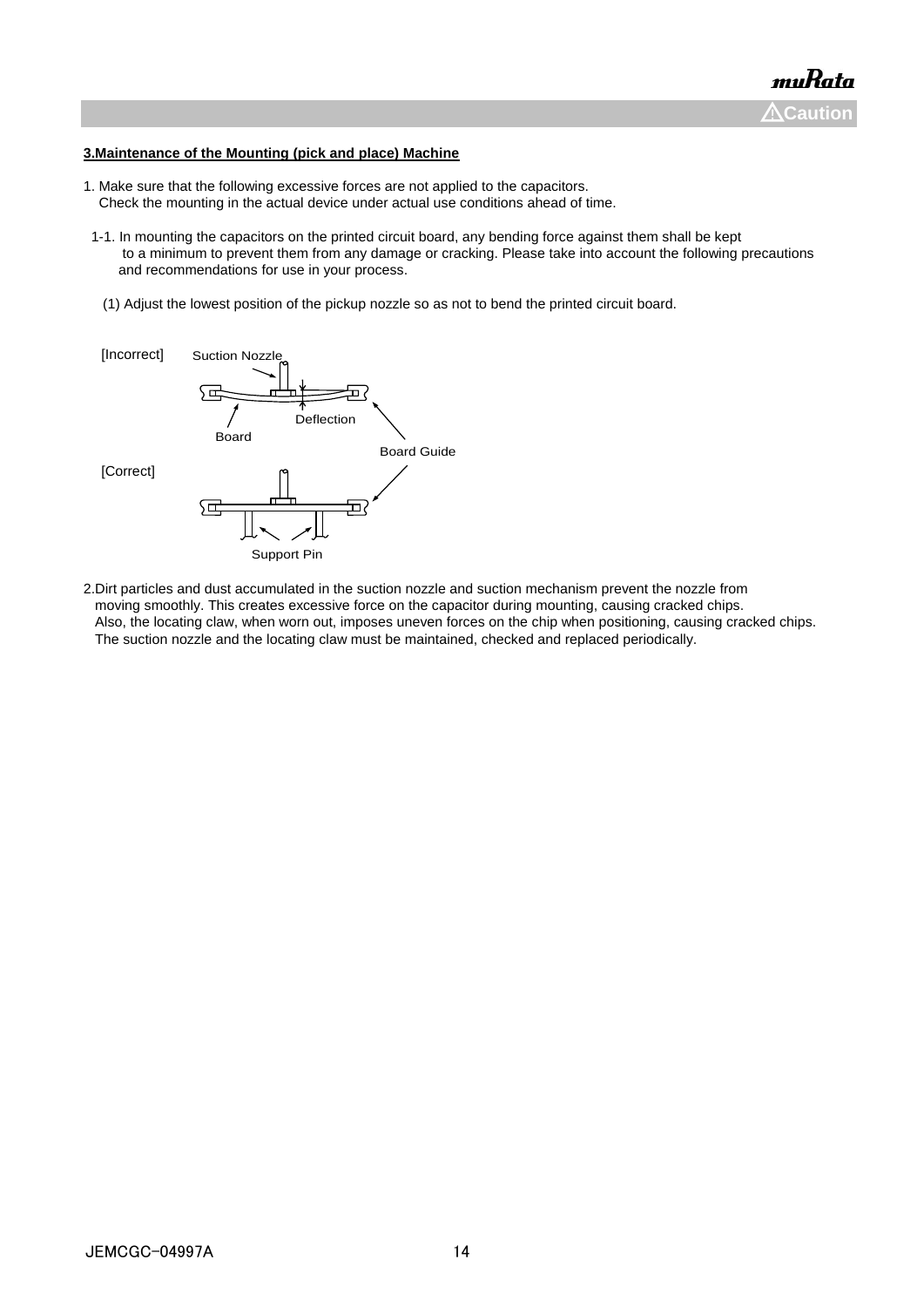#### **4-1.Reflow Soldering**

- 1. When sudden heat is applied to the components, the **[Standard Conditions for Reflow Soldering]**  mechanical strength of the components will decrease because a sudden temperature change causes deformation inside the components. In order to prevent mechanical damage to the components, preheating is required for both the components and the PCB. Preheating conditions are shown in table 1. It is required to keep the temperature differential between the solder and the components surface (ΔT) as small as possible.
- 2. When components are immersed in solvent after mounting, be sure to maintain the temperature difference (ΔT) between the component and the solvent within the range shown in the table 1.



#### [Allowable Reflow Soldering Temperature and Time]

| Table 1 |                          |                              |
|---------|--------------------------|------------------------------|
| Series  | Chip Dimension(L/W) Code | Temperature Differential     |
| GCQ     | 15                       | $\Delta T \leq 190^{\circ}C$ |



#### In the case of repeated soldering, the accumulated soldering time must be within the range shown above.

| <b>Recommended Conditions</b>                        |                        |  |  |  |
|------------------------------------------------------|------------------------|--|--|--|
|                                                      | Lead Free Solder       |  |  |  |
| <b>Peak Temperature</b>                              | 240 to $260^{\circ}$ C |  |  |  |
| Atmosphere                                           | Air or $N_2$           |  |  |  |
| $\overline{\phantom{0}}$<br>$\overline{\phantom{0}}$ |                        |  |  |  |

Lead Free Solder: Sn-3.0Ag-0.5Cu

3. When a capacitor is mounted at a temperature lower than the peak reflow temperature recommended by the solder manufacturer, the following quality problems can occur. Consider factors such as the placement of peripheral components and the reflow temperature setting to prevent the capacitor's reflow temperature from dropping below the peak temperature specified. Be sure to evaluate the mounting situation beforehand and verify that none of the following problems occur.

- ・Drop in solder wettability
- ・Solder voids
- ・Possible occurrence of whiskering
- ・Drop in bonding strength
- ・Drop in self-alignment properties
- ・Possible occurrence of tombstones and/or shifting on the land patterns of the circuit board
- 4. Optimum Solder Amount for Reflow Soldering
- 4-1. Overly thick application of solder paste results in a excessive solder fillet height. This makes the chip more susceptible to mechanical and thermal stress on the board and may cause the chips to crack.
- 4-2. Too little solder paste results in a lack of adhesive strength on the termination, which may result in chips breaking loose from the PCB.
- 4-3. Please confirm that solder has been applied smoothly to the termination.

Inverting the PCB

Make sure not to impose any abnormal mechanical shocks to the PCB.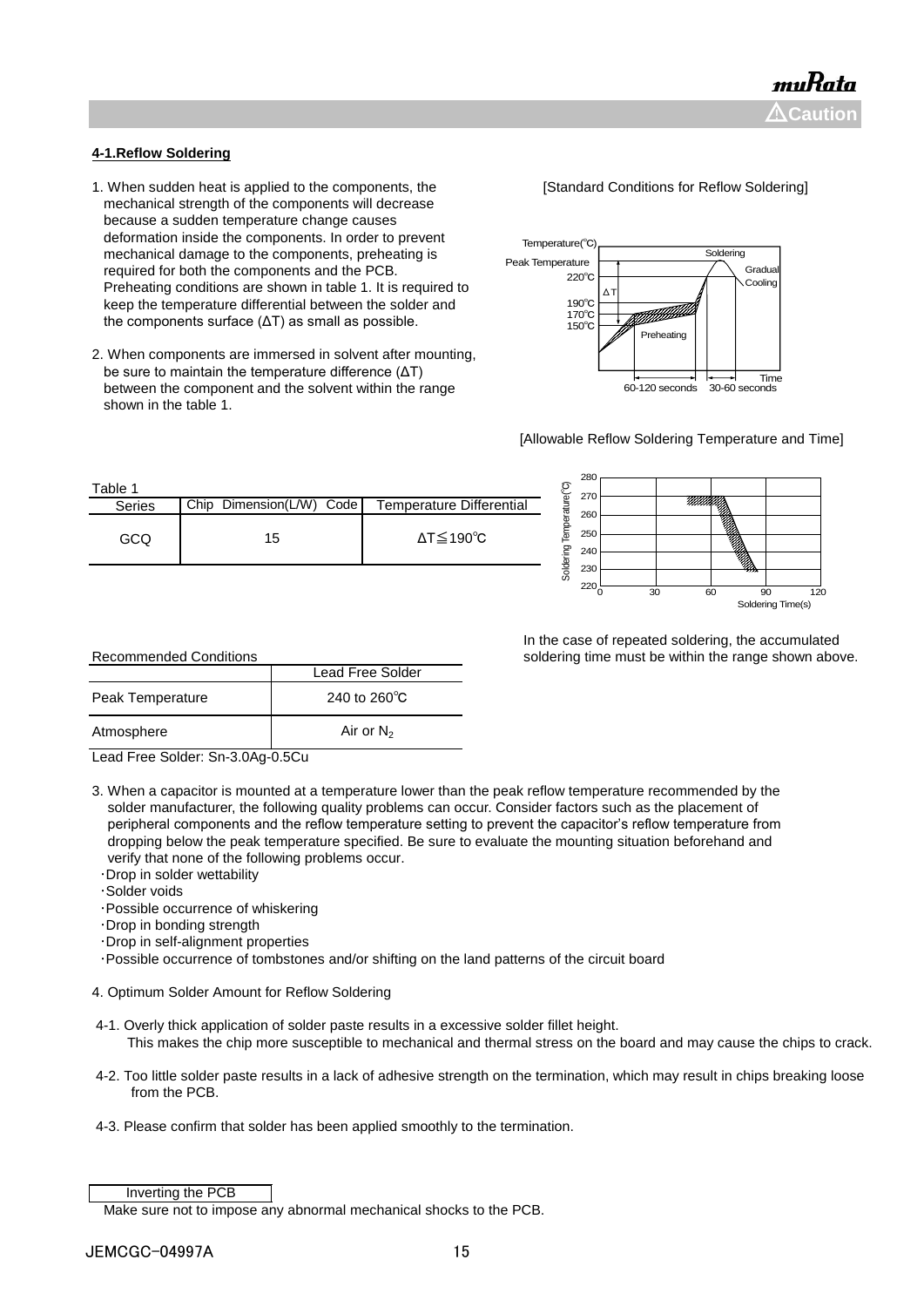#### **4-2.Flow Soldering**

1. This product is not apply flow soldering.

#### **4-3.Correction of Soldered Portion**

When sudden heat is applied to the capacitor, distortion caused by the large temperature difference occurs internally, and can be the cause of cracks. Capacitors also tend to be affected by mechanical and thermal stress depending on the board preheating temperature or the soldering fillet shape, and can be the cause of cracks. Please refer to "1. PCB Design" or "3. Optimum solder amount" for the solder amount and the fillet shapes.

1. Correction with a Soldering Iron

- 1-1. In order to reduce damage to the capacitor, be sure to preheat the capacitor and the mounting board.
- Preheat to the temperature range shown in Table 3. A hot plate, hot air type preheater, etc. can be used for preheating. 1-2. After soldering, do not allow the component/PCB to cool down rapidly.
- 1-3. Perform the corrections with a soldering iron as quickly as possible. If the soldering iron is applied too long, there is a possibility of causing solder leaching on the terminal electrodes, which will cause deterioration of the adhesive strength and other problems.

Table 3

| Series | Chip<br>Dimension<br>'L/W)<br>Code | Temperature of<br>Soldering Iron Tip | Preheating<br>Femperature | I emperature<br>$Differential(\Delta T)$ | Atmosphere |
|--------|------------------------------------|--------------------------------------|---------------------------|------------------------------------------|------------|
| GCQ    | 15                                 | $350^{\circ}$ C max.                 | $150^{\circ}$ C min.      | $\Delta T \leq 190^{\circ}C$             | Air        |

Lead Free Solder: Sn-3.0Ag-0.5Cu

\* Please manage Δ T in the temperature of soldering iron and the preheating temperature.

2. Correction with Spot Heater

Table 4

 Compared to local heating with a soldering iron, hot air heating by a spot heater heats the overall component and board, therefore, it tends to lessen the thermal shock. In the case of a high density mounted board, a spot heater can also prevent concerns of the soldering iron making direct contact with the component.

- 2-1. If the distance from the hot air outlet of the spot heater to the component is too close, cracks may occur due to thermal shock. To prevent this problem, follow the conditions shown in Table 4.
- 2-2. In order to create an appropriate solder fillet shape, it is recommended that hot air be applied at the angle shown in Figure 1.

| $1$ uviv $\tau$                              |                                                          |                               |
|----------------------------------------------|----------------------------------------------------------|-------------------------------|
| <b>Distance</b>                              | 5mm or more                                              |                               |
| Hot Air Application angle                    | <b>145° *Figure 1</b>                                    |                               |
| Hot Air Temperature Nozzle Outlet 400°C max. |                                                          |                               |
| Application Time                             | Less than 10 seconds<br>$(1005M / 0402$ size or smaller) | $(1005M)$ : Metric size code) |
|                                              |                                                          |                               |



- 3. Optimum solder amount when re-working with a soldering iron
- 3-1. If the solder amount is excessive, the risk of cracking is higher during board bending or any other stressful condition. Too little solder amount results in a lack of adhesive strength on the termination, which may result in chips breaking loose from the PCB.

Please confirm that solder has been applied smoothly is in section in section and rising to the end surface of the chip.

- 3-2. A soldering iron with a tip of ø3mm or smaller should be used. It is also necessary to keep the soldering iron from touching the components during the re-work.
- 3-3. Solder wire with ø0.5mm or smaller is required for soldering.

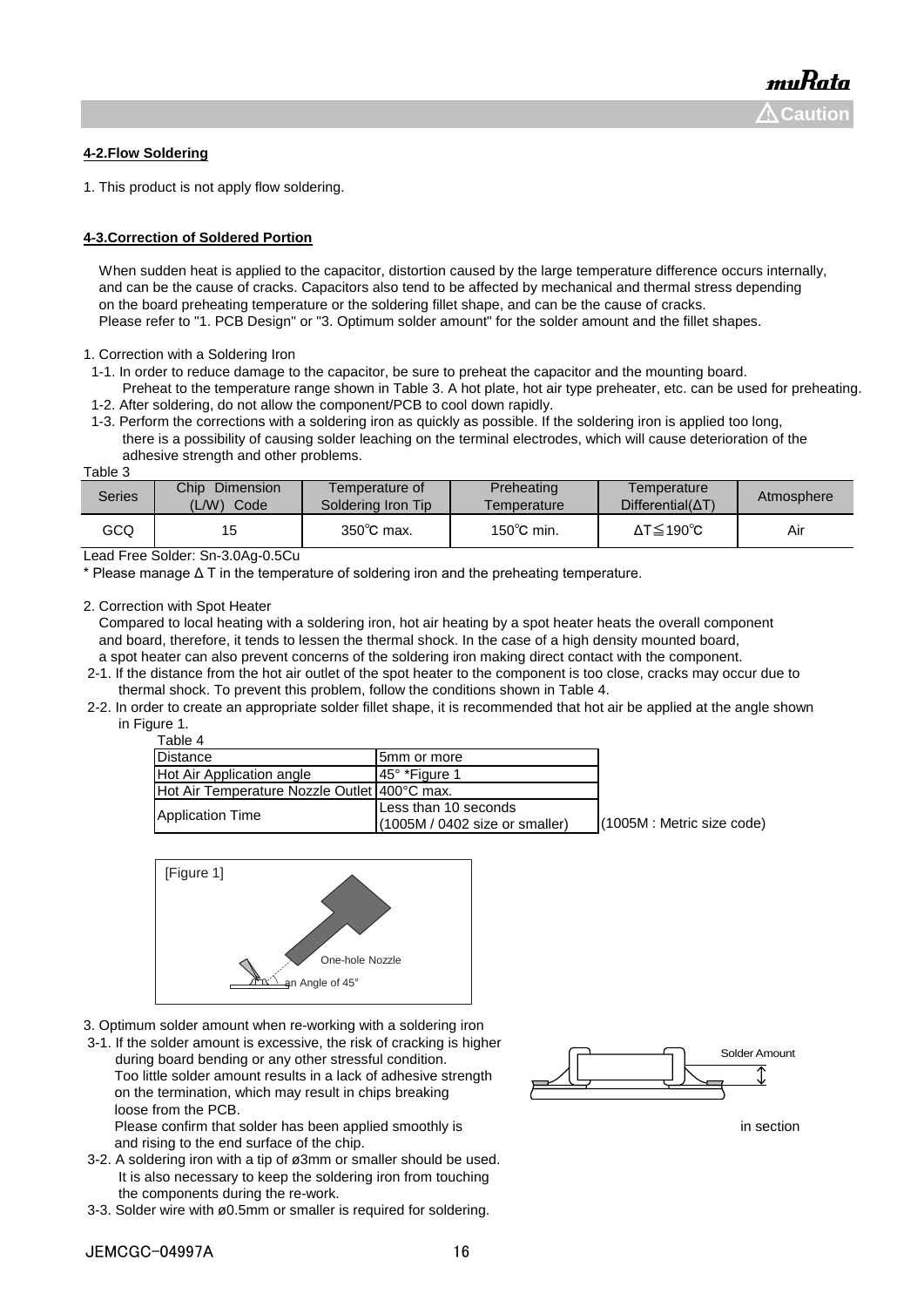#### **5.Washing**

 Excessive ultrasonic oscillation during cleaning can cause the PCBs to resonate, resulting in cracked chips or broken solder joints. Before starting your production process, test your cleaning equipment / process to insure it does not degrade the capacitors.

#### **6.Electrical Test on Printed Circuit Board**

- 1. Confirm position of the support pin or specific jig, when inspecting the electrical performance of a capacitor after mounting on the printed circuit board.
	- 1-1. Avoid bending the printed circuit board by the pressure of a test-probe, etc. The thrusting force of the test probe can flex the PCB, resulting in cracked chips or open solder joints. Provide support pins on the back side of the PCB to prevent warping or flexing. Install support pins as close to the test-probe as possible.
	- 1-2. Avoid vibration of the board by shock when a test -probe contacts a printed circuit board.



#### **7.Printed Circuit Board Cropping**

- 1. After mounting a capacitor on a printed circuit board, do not apply any stress to the capacitor that caused bending or twisting the board.
	- 1-1. In cropping the board, the stress as shown may cause the capacitor to crack. Cracked capacitors may cause deterioration of the insulation resistance, and result in a short. Avoid this type of stress to a capacitor.





- 2. Check the cropping method for the printed circuit board in advance.
	- 2-1. Printed circuit board cropping shall be carried out by using a jig or an apparatus (Disc separator, router type separator, etc.) to prevent the mechanical stress that can occur to the board.

| <b>Board Separation Method</b> | <b>Hand Separation</b>                                                                                                                                     | (1) Board Separation Jig | <b>Board Separation Apparatus</b>                                                                          |                          |  |
|--------------------------------|------------------------------------------------------------------------------------------------------------------------------------------------------------|--------------------------|------------------------------------------------------------------------------------------------------------|--------------------------|--|
|                                | Nipper Separation                                                                                                                                          |                          | 2) Disc Separator                                                                                          | 3) Router Type Separator |  |
| Level of stress on board       | High                                                                                                                                                       | Medium                   | Medium                                                                                                     | Low                      |  |
| Recommended                    | Δ*<br>Δ*<br>×                                                                                                                                              |                          |                                                                                                            |                          |  |
| <b>Notes</b>                   | Hand and nipper<br>Board handling<br>separation apply a high<br>Board bending direction<br>level of stress.<br>Layout of capacitors<br>Use another method. |                          | Board handling<br>Layout of slits<br>Design of V groove<br>Arrangement of blades<br>Controlling blade life | Board handling           |  |

<sup>\*</sup> When a board separation jig or disc separator is used, if the following precautions are not observed, a large board deflection stress will occur and the capacitors may crack. Use router type separator if at all possible.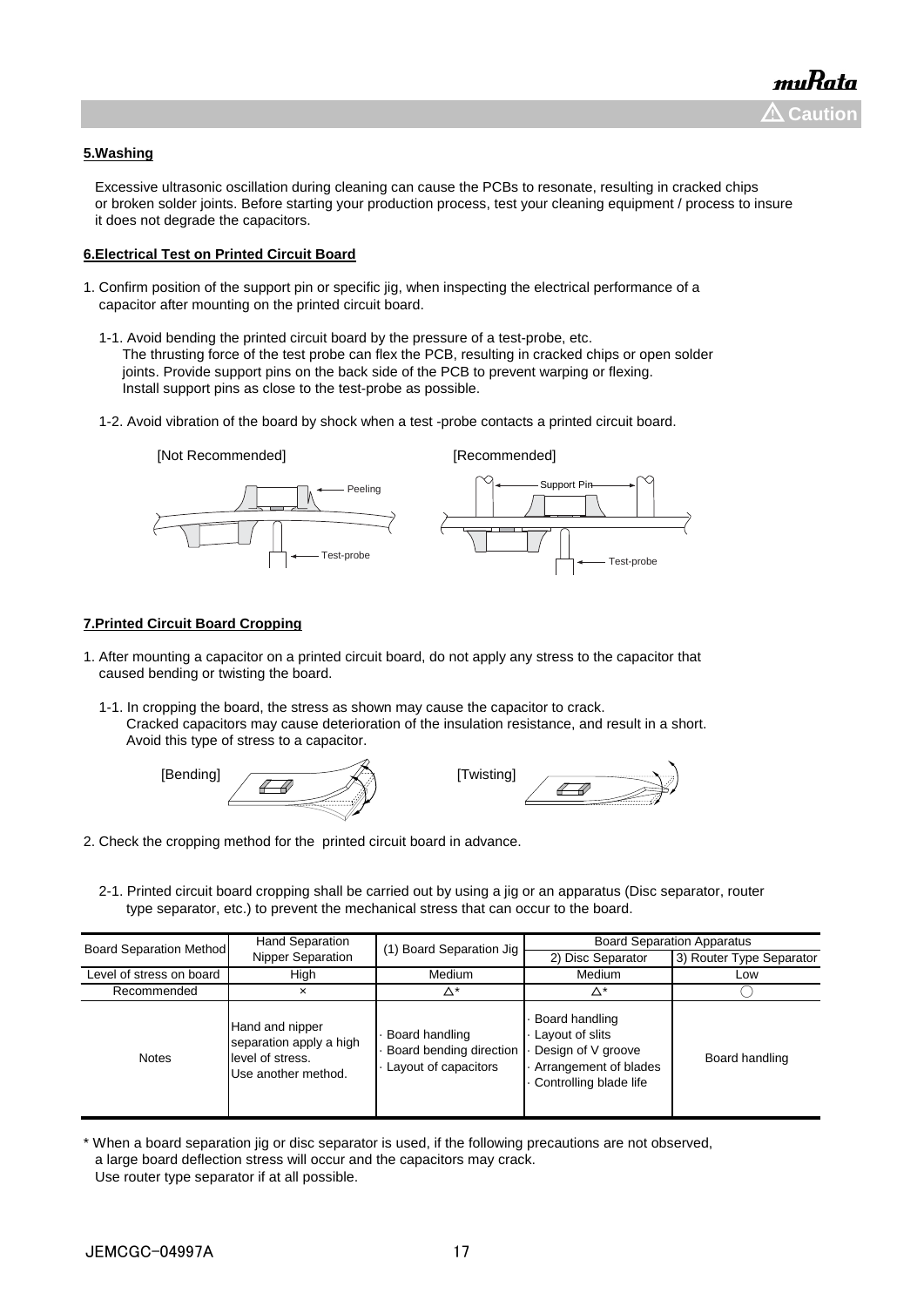#### (1) Example of a suitable jig

[In the case of Single-side Mounting]

An outline of the board separation jig is shown as follows.

 Recommended example: Stress on the component mounting position can be minimized by holding the portion close to the jig, and bend in the direction towards the side where the capacitors are mounted. Not recommended example: The risk of cracks occurring in the capacitors increases due to large stress being applied to the component mounting position, if the portion away from the jig is held and bent in the direction opposite the side where the capacitors are mounted.





[In the case of Double-sided Mounting]

 Since components are mounted on both sides of the board, the risk of cracks occurring can not be avoided with the above method. Therefore, implement the following measures to prevent stress from being applied to the components. (Measures)

- (1) Consider introducing a router type separator.
	- If it is difficult to introduce a router type separator, implement the following measures. (Refer to item 1. Mounting Position)
- (2) Mount the components parallel to the board separation surface.
- (3) When mounting components near the board separation point, add slits in the separation position near the component.
- (4) Keep the mounting position of the components away from the board separation point.

#### (2) Example of a Disc Separator

 An outline of a disc separator is shown as follows. As shown in the Principle of Operation, the top blade and bottom blade are aligned with the V-grooves on the printed circuit board to separate the board. In the following case, board deflection stress will be applied and cause cracks in the capacitors.

- (1) When the adjustment of the top and bottom blades are misaligned, such as deviating in the top-bottom, left-right or front-rear directions
- (2) The angle of the V groove is too low, depth of the V groove is too shallow, or the V groove is misaligned top-bottom

 IF V groove is too deep, it is possible to brake when you handle and carry it. Carefully design depth of the V groove with consideration about strength of material of the printed circuit board.

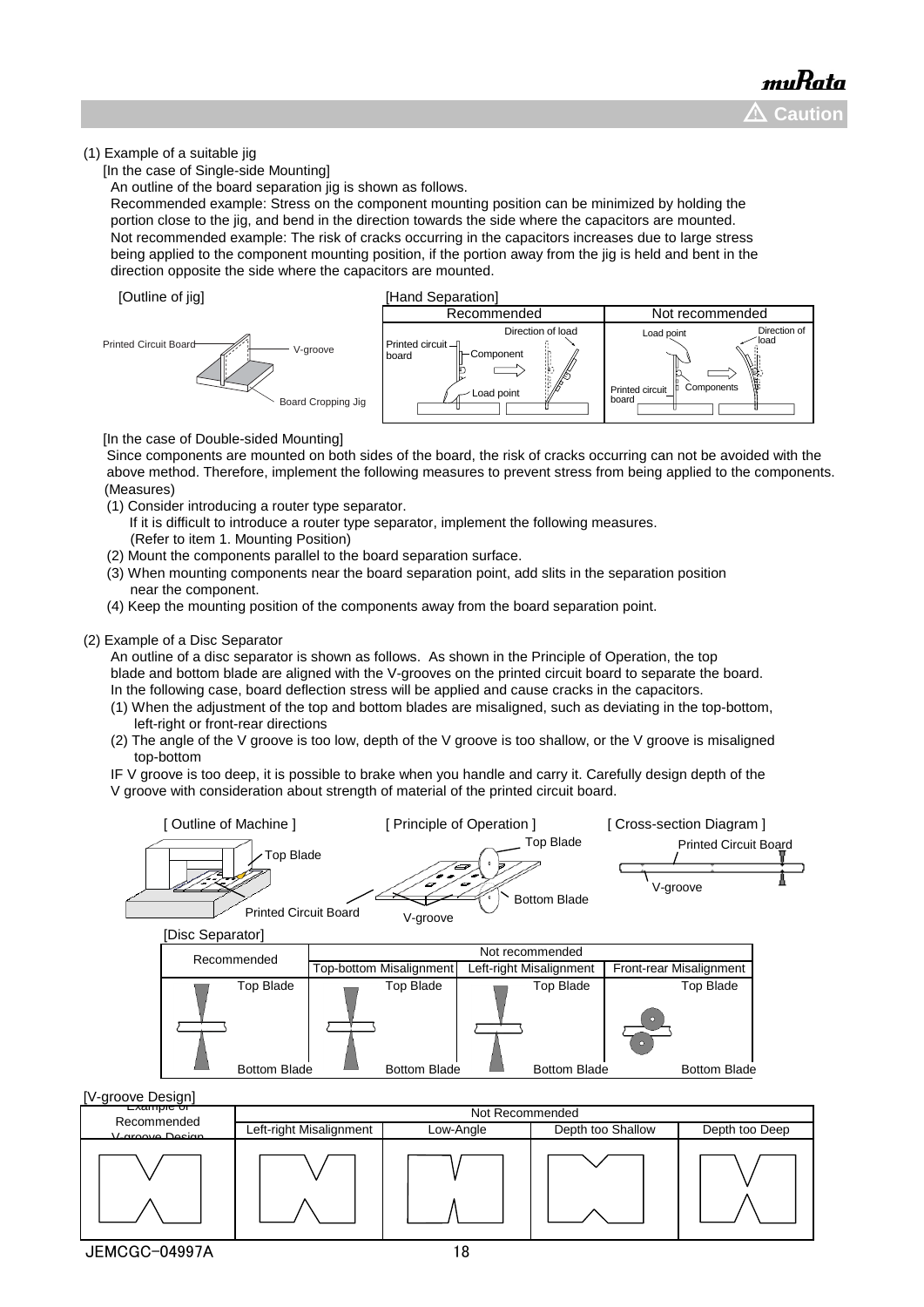muRata  $\Delta$ Caution

(3) Example of Router Type Separator

 The router type separator performs cutting by a router rotating at a high speed. Since the board does not bend in the cutting process, stress on the board can be suppressed during board separation. When attaching or removing boards to/from the router type separator, carefully handle the boards to prevent bending.

#### **8. Assembly**

1. Handling

 If a board mounted with capacitors is held with one hand, the board may bend. Firmly hold the edges of the board with both hands when handling.

If a board mounted with capacitors is dropped, cracks may occur in the capacitors.

Do not use dropped boards, as there is a possibility that the quality of the capacitors may be impaired.

#### 2. Attachment of Other Components

2-1. Mounting of Other Components

 Pay attention to the following items, when mounting other components on the back side of the board after capacitors have been mounted on the opposite side.

 When the bottom dead point of the suction nozzle is set too low, board deflection stress may be applied to the capacitors on the back side (bottom side), and cracks may occur in the capacitors.

· After the board is straightened, set the bottom dead point of the nozzle on the upper surface of the board.

· Periodically check and adjust the bottom dead point.



2-2. Inserting Components with Leads into Boards

 When inserting components (transformers, IC, etc.) into boards, bending the board may cause cracks in the capacitors or cracks in the solder. Pay attention to the following.

- · Increase the size of the holes to insert the leads, to reduce the stress on the board during insertion.
- · Fix the board with support pins or a dedicated jig before insertion.
- · Support below the board so that the board does not bend. When using support pins on the board, periodically confirm that there is no difference in the height of each support pin.



2-3. Attaching/Removing Sockets and/or connectors

The board may bend when a socket and/or connector are attached or removed.

Plan the work so that the board does not bend when a socket and/or connector are attached or removed.



2-4. Tightening Screws

 The board may be bent, when tightening screws, etc. during the attachment of the board to a shield or chassis. Pay attention to the following items before performing the work.

- · Plan the work to prevent the board from bending.
- · Use a torque screwdriver, to prevent over-tightening of the screws.
- · The board may bend after mounting by reflow soldering, etc. Please note, as stress may be applied to the chips by forcibly flattening the board when tightening the screws.





[ Outline Drawing ] Router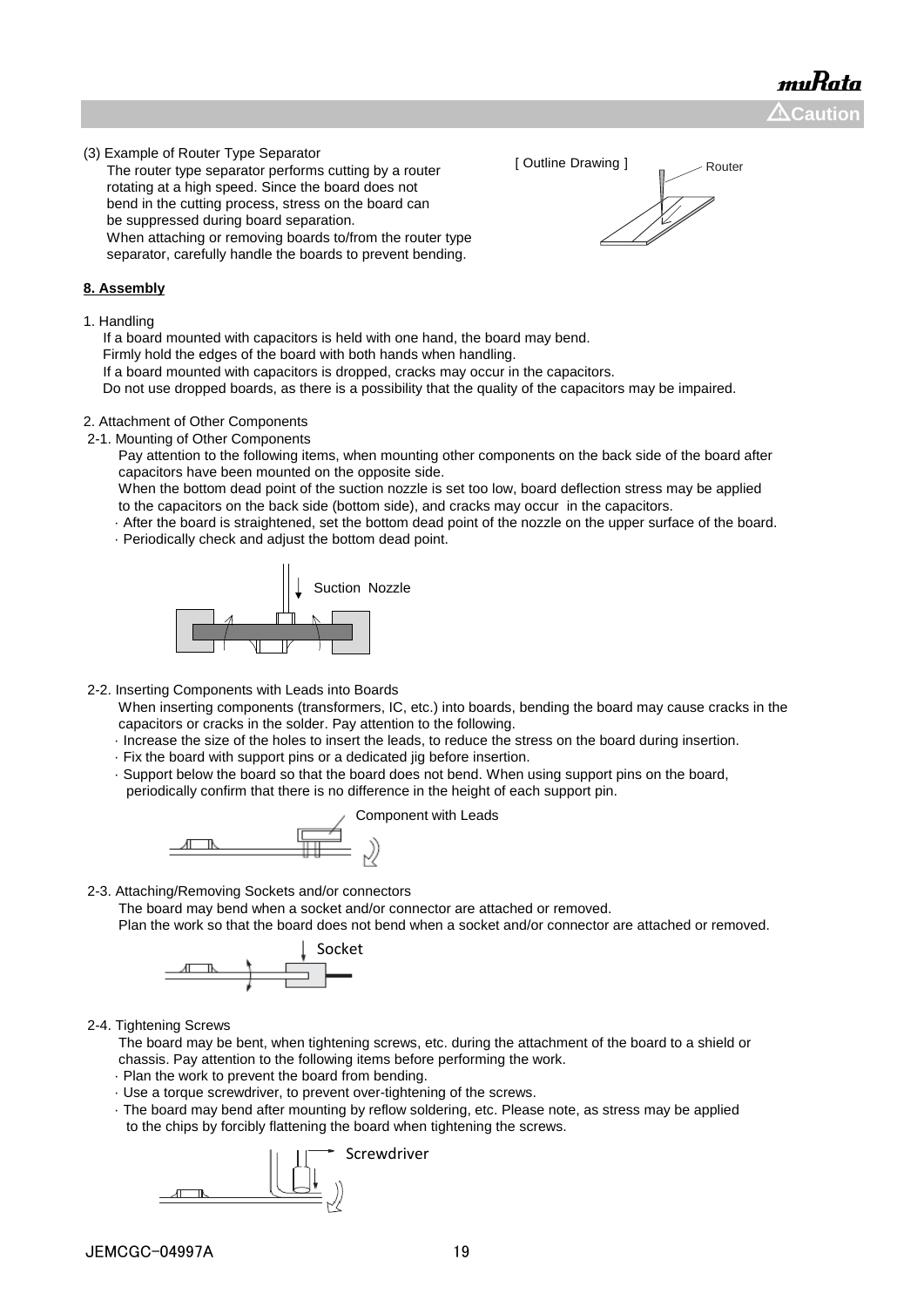### ■ Others

#### **1. Under Operation of Equipment**

- 1-1. Do not touch a capacitor directly with bare hands during operation in order to avoid the danger of an electric shock.
- 1-2. Do not allow the terminals of a capacitor to come in contact with any conductive objects (short-circuit). Do not expose a capacitor to a conductive liquid, inducing any acid or alkali solutions.
- 1-3. Confirm the environment in which the equipment will operate is under the specified conditions.
	- Do not use the equipment under the following environments.
	- (1) Being spattered with water or oil.
	- (2) Being exposed to direct sunlight.
	- (3) Being exposed to ozone, ultraviolet rays, or radiation.
	- (4) Being exposed to toxic gas (e.g., hydrogen sulfide, sulfur dioxide, chlorine, ammonia gas etc.)
	- (5) Any vibrations or mechanical shocks exceeding the specified limits.
	- (6) Moisture condensing environments.
- 1-4. Use damp proof countermeasures if using under any conditions that can cause condensation.

#### **2. Others**

- 2-1. In an Emergency
- (1) If the equipment should generate smoke, fire, or smell, immediately turn off or unplug the equipment. If the equipment is not turned off or unplugged, the hazards may be worsened by supplying continuous power.
- (2) In this type of situation, do not allow face and hands to come in contact with the capacitor or burns may be caused by the capacitor's high temperature.
- 2-2. Disposal of waste

 When capacitors are disposed of, they must be burned or buried by an industrial waste vendor with the appropriate licenses.

- 2-3. Circuit Design
- (1) Addition of Fail Safe Function

 Capacitors that are cracked by dropping or bending of the board may cause deterioration of the insulation resistance, and result in a short. If the circuit being used may cause an electrical shock, smoke or fire when a capacitor is shorted, be sure to install fail-safe functions, such as a fuse, to prevent secondary accidents.

(2) This series are not safety standard certified products.

#### 2-4. Remarks

 Failure to follow the cautions may result, worst case, in a short circuit and smoking when the product is used. The above notices are for standard applications and conditions. Contact us when the products are used in special mounting conditions.

 Select optimum conditions for operation as they determine the reliability of the product after assembly. The data herein are given in typical values, not guaranteed ratings.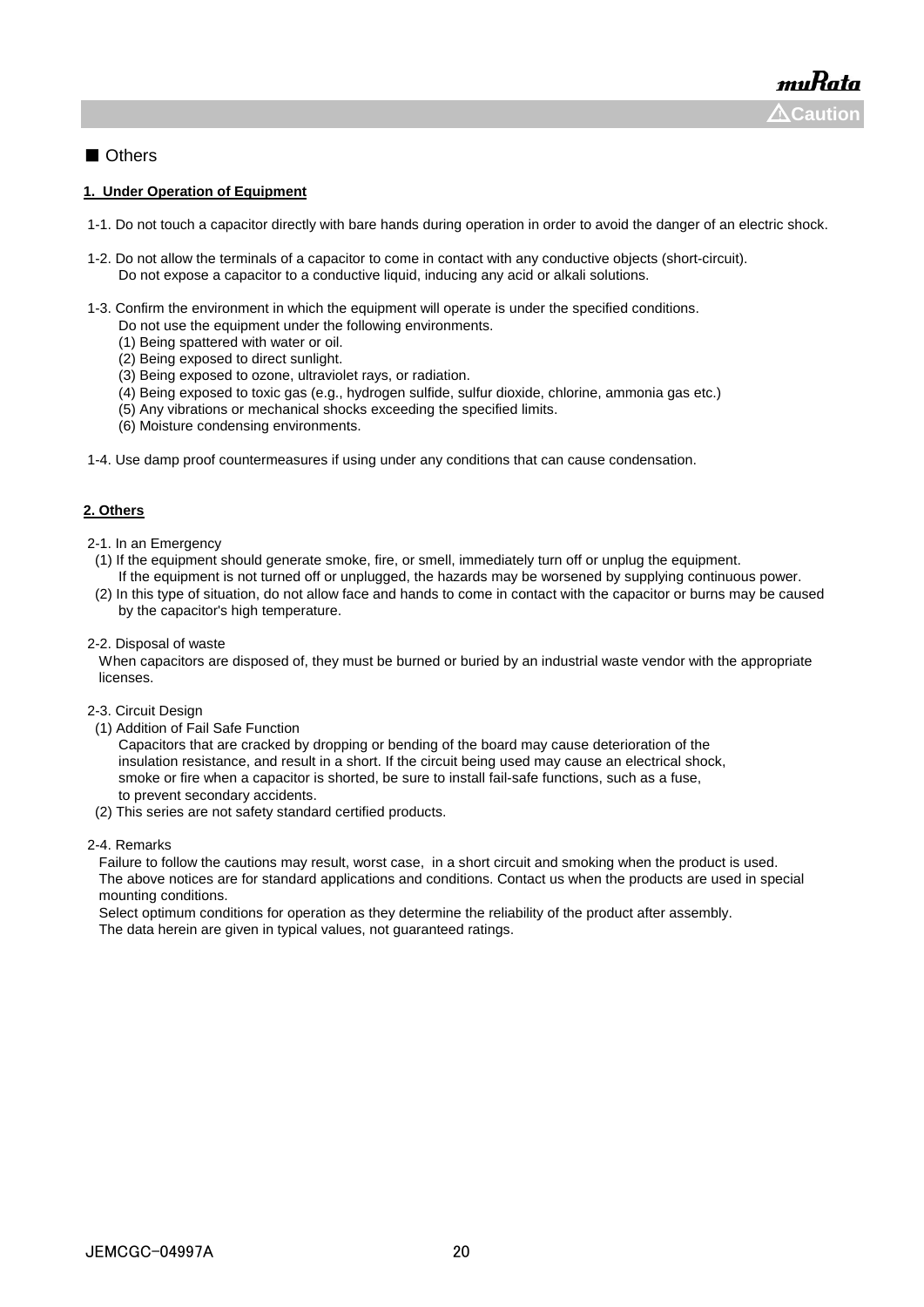muRata **Noti** 

### ■ Rating

#### **1.Operating Temperature**

- 1. The operating temperature limit depends on the capacitor.
- 1-1. Do not apply temperatures exceeding the maximum operating temperature. It is necessary to select a capacitor with a suitable rated temperature that will cover the operating temperature range. It is also necessary to consider the temperature distribution in equipment and the seasonal temperature variable factor.
- 1-2. Consider the self-heating factor of the capacitor The surface temperature of the capacitor shall not exceed the maximum operating temperature including self-heating.

#### **2.Atmosphere Surroundings (gaseous and liquid)**

- 1. Restriction on the operating environment of capacitors.
- 1-1. Capacitors, when used in the above, unsuitable, operating environments may deteriorate due to the corrosion of the terminations and the penetration of moisture into the capacitor.
- 1-2. The same phenomenon as the above may occur when the electrodes or terminals of the capacitor are subject to moisture condensation.
- 1-3. The deterioration of characteristics and insulation resistance due to the oxidization or corrosion of terminal electrodes may result in breakdown when the capacitor is exposed to corrosive or volatile gases or solvents for long periods of time.

#### **3.Piezo-electric Phenomenon**

1. When using high dielectric constant type capacitors in AC or pulse circuits, the capacitor itself vibrates at specific frequencies and noise may be generated. Moreover, when the mechanical vibration or shock is added to capacitor, noise may occur.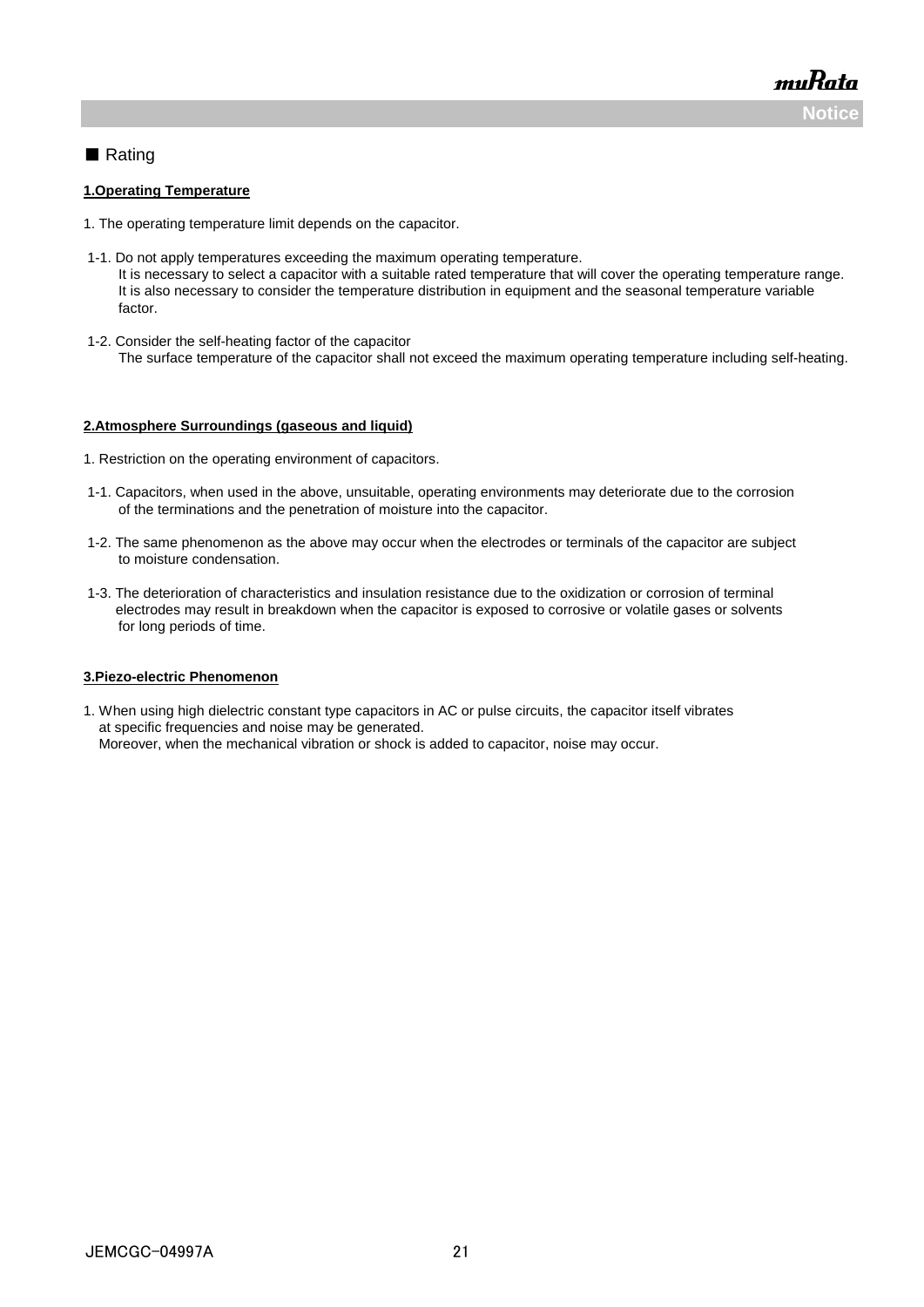### ■Soldering and Mounting

#### **1.PCB Design**

- 1. Notice for Pattern Forms
- 1-1. Unlike leaded components, chip components are susceptible to flexing stresses since they are mounted directly on the substrate. They are also more sensitive to mechanical and thermal stresses than leaded components. Excess solder fillet height can multiply these stresses and cause chip cracking. When designing substrates, take land patterns and dimensions into consideration to eliminate the possibility of excess solder fillet height.
- 1-2. There is a possibility of chip cracking caused by PCB expansion/contraction with heat, because stress on a chip is different depending on PCB material and structure.When the thermal expansion coefficient greatly differs between the board used for mounting and the chip,it will cause cracking of the chip due to the thermal expansion and contraction. When capacitors are mounted on a fluorine resin printed circuit board or on a single-layered glass epoxy board, it may also cause cracking of the chip for the same reason.

| Pattern Forms                                             |                                                               |                                    |  |  |  |
|-----------------------------------------------------------|---------------------------------------------------------------|------------------------------------|--|--|--|
|                                                           | Prohibited                                                    | Correct                            |  |  |  |
| Placing Close to Chassis                                  | Chassis<br>Solder (ground)<br>Electrode Pattern<br>in section | <b>Solder Resist</b><br>in section |  |  |  |
| Placing of Chip<br>Components<br>and Leaded<br>Components | Lead Wire<br>in section                                       | <b>Solder Resist</b><br>in section |  |  |  |
| Placing of Leaded<br>Components<br>after Chip Component   | Soldering Iron<br><b>Lead Wire</b><br>in section              | <b>Solder Resist</b><br>in section |  |  |  |
| <b>Lateral Mounting</b>                                   |                                                               | <b>Solder Resist</b>               |  |  |  |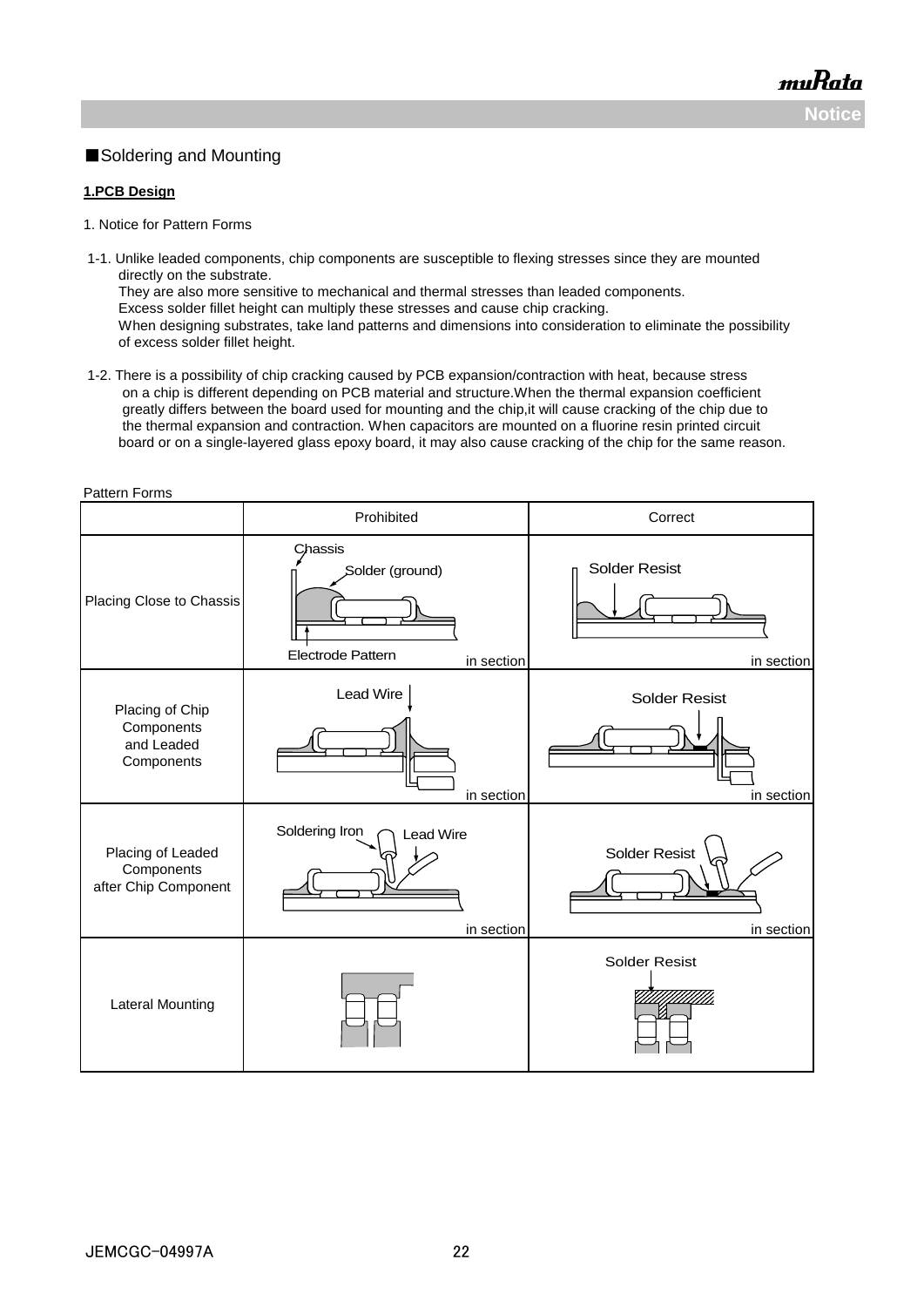**Notice**

#### 2. Land Dimensions

Please confirm the suitable land dimension by evaluating of the actual SET / PCB.



#### Table 1 Reflow Soldering Method

| <b>Series</b> | Chip<br>Dimension<br>(L/W)<br>Code | Chip(LxW)<br>(Dimensions<br>Tolerance) | a                     | D            | u              |
|---------------|------------------------------------|----------------------------------------|-----------------------|--------------|----------------|
| GCQ           | 15                                 | $1.0 \times 0.5$<br>$(\pm 0.05)$       | $0.3 \text{ to } 0.5$ | 0.35 to 0.45 | $0.4$ to $0.6$ |
|               |                                    |                                        |                       |              | (in mm)        |

#### 3. Board Design

 When designing the board, keep in mind that the amount of strain which occurs will increase depending on the size and material of the board.

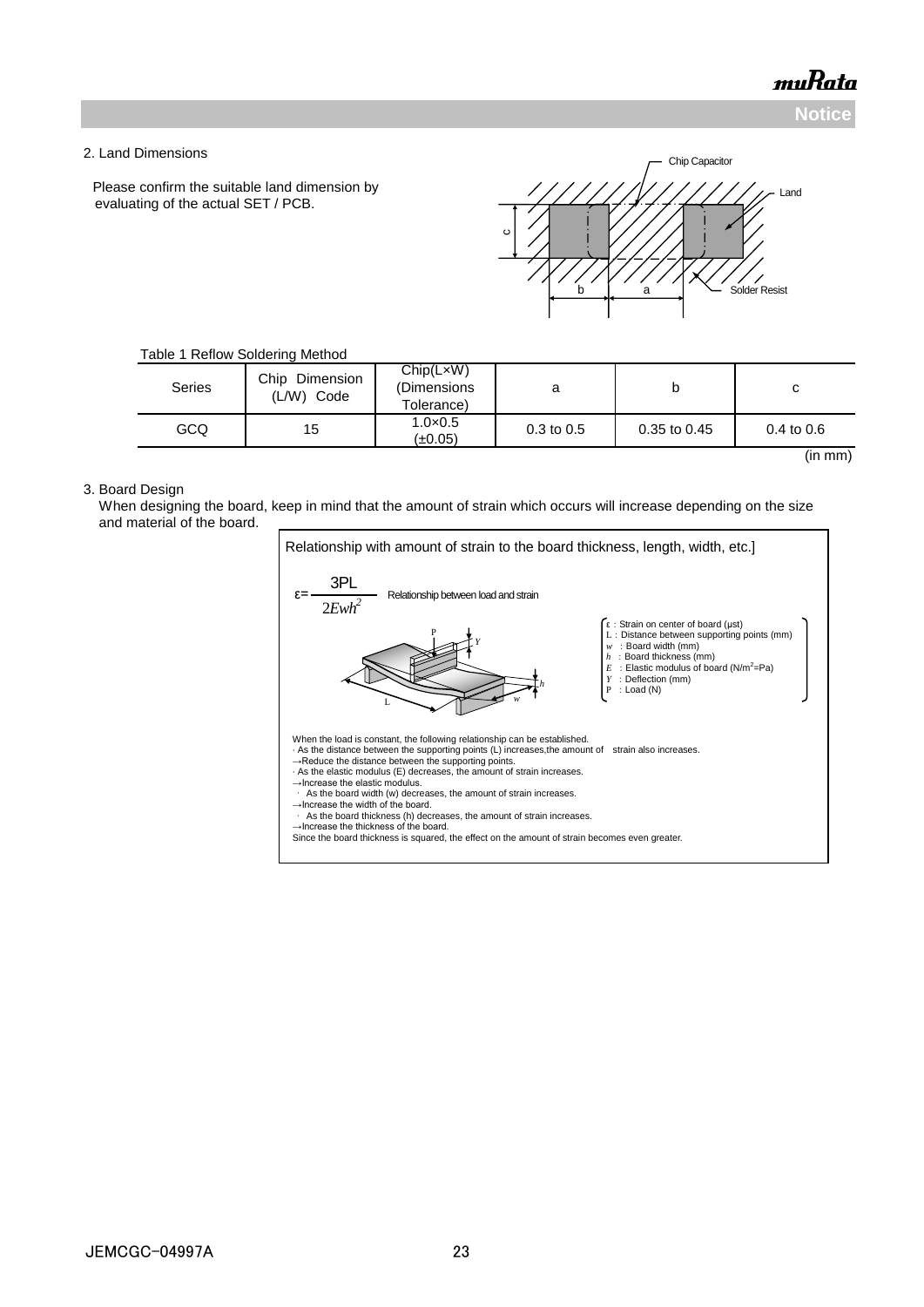**Notice**

muRata

#### **2.Reflow soldering**

 The halogen system substance and organic acid are included in solder paste, and a chip corrodes by this kind of solder paste.

Do not use strong acid flux.

Do not use water-soluble flux.\*

(\*Water-soluble flux can be defined as non-rosin type flux including wash-type flux and non-wash-type flux.)

#### **3.Washing**

- 1. Please evaluate the capacitor using actual cleaning equipment and conditions to confirm the quality, and select the solvent for cleaning.
- 2. Unsuitable cleaning solvent may leave residual flux or other foreign substances, causing deterioration of electrical characteristics and the reliability of the capacitors.
- 3. Select the proper cleaning conditions.
- 3-1. Improper cleaning conditions (excessive or insufficient) may result in the deterioration of the performance of the capacitors.

#### **4.Coating**

1. A crack may be caused in the capacitor due to the stress of the thermal contraction of the resin during curing process. The stress is affected by the amount of resin and curing contraction. Select a resin with low curing contraction. The difference in the thermal expansion coefficient between a coating resin or a molding resin and the capacitor may cause the destruction and deterioration of the capacitor such as a crack or peeling, and lead to the deterioration of insulation resistance or dielectric breakdown.

 Select a resin for which the thermal expansion coefficient is as close to that of the capacitor as possible. A silicone resin can be used as an under-coating to buffer against the stress.

2. Select a resin that is less hygroscopic.

 Using hygroscopic resins under high humidity conditions may cause the deterioration of the insulation resistance of a capacitor. An epoxy resin can be used as a less hygroscopic resin.

3.The halogen system substance and organic acid are included in coating material, and a chip corrodes by the kind of Coating material. Do not use strong acid type.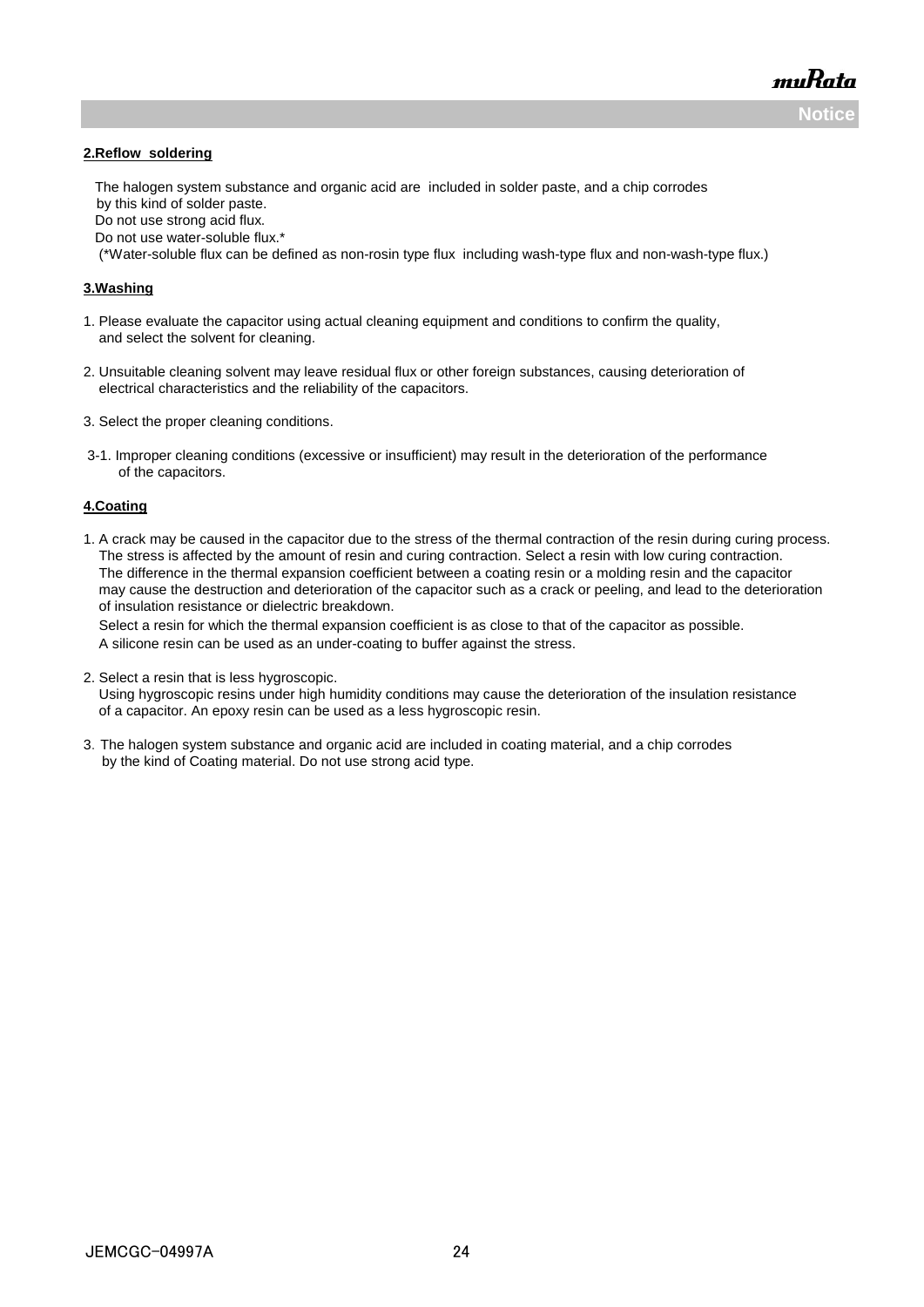**Notice**

muRata

### ■ Others **1.Transportation**

- 1. The performance of a capacitor may be affected by the conditions during transportation.
- 1-1. The capacitors shall be protected against excessive temperature, humidity and mechanical force during transportation.
	- (1) Climatic condition
		- ・ low air temperature : -40℃
		- ・ change of temperature air/air : -25℃/+25℃
		- ・ low air pressure : 30 kPa
			- ・ change of air pressure : 6 kPa/min.
	- (2) Mechanical condition

 Transportation shall be done in such a way that the boxes are not deformed and forces are not directly passed on to the inner packaging.

- 1-2. Do not apply excessive vibration, shock, or pressure to the capacitor.
	- (1) When excessive mechanical shock or pressure is applied to a capacitor, chipping or cracking may occur in the ceramic body of the capacitor.
	- (2) When the sharp edge of an air driver, a soldering iron, tweezers, a chassis, etc. impacts strongly on the surface of the capacitor, the capacitor may crack and short-circuit.
- 1-3. Do not use a capacitor to which excessive shock was applied by dropping etc. A capacitor dropped accidentally during processing may be damaged.

#### **2.Characteristics Evaluation in the Actual System**

- 1. Evaluate the capacitor in the actual system,to confirm that there is no problem with the performance and specification values in a finished product before using.
- 2. Since a voltage dependency and temperature dependency exists in the capacitance of high dielectric type ceramic capacitors, the capacitance may change depending on the operating conditions in the actual system. Therefore,be sure to evaluate the various characteristics, such as the leakage current and noise absorptivity, which will affect the capacitance value of the capacitor.
- 3. In addition,voltages exceeding the predetermined surge may be applied to the capacitor by the inductance in the actual system. Evaluate the surge resistance in the actual system as required.